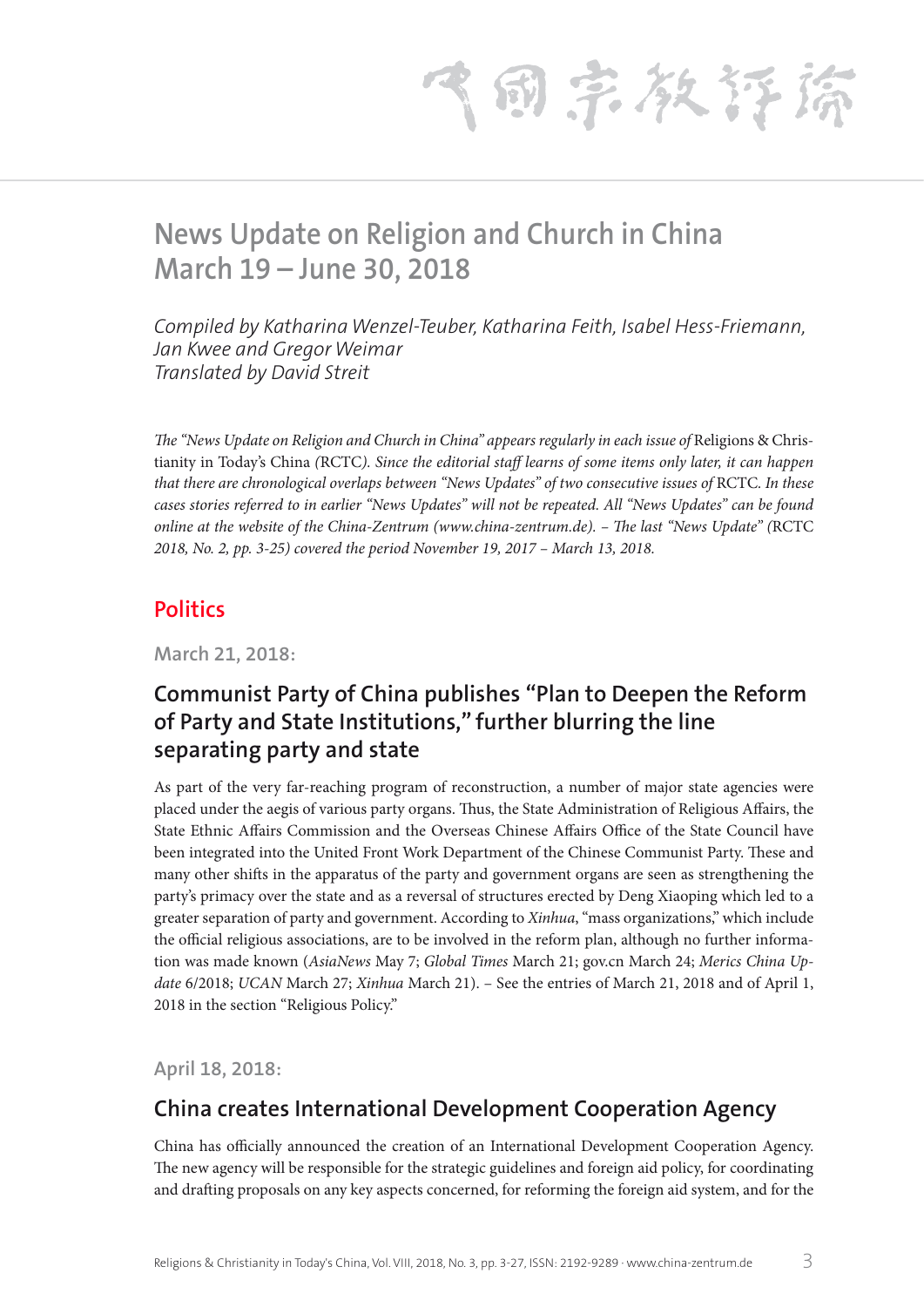implementation of their planning and monitoring. This will centralize the development cooperation that has thus far been parceled out among numerous authorities. So far, China has mainly promoted development projects in neighboring states and in particular has supported the Silk Road Initiative. Whether more money will flow into developing countries in the future and whether the aid is not as much motivated by Chinese economic interests as in the past, still remains to be seen (*Xinhua* April 18; *Merics China Update* 6/2018, March 9–22).

**May 5, 2018:** 

#### **Celebrations in honor of Karl Marx's 200th birthday**

This year marks the 200th anniversary of the birth of Karl Marx, who was born in Trier, Germany, on May 5, 1818. The Chinese government took this opportunity to present the city of Trier with a 5.50 m statue (18 ft.) to honor the memory of the "greatest philosopher in the history of mankind." Using this and other epithets, Xi Jinping paid homage to Karl Marx in his speech in the big commemoration ceremony in the Great Hall of the People in Beijing on May 4, as reported by *Xinhua*. The newspaper *Trierischer Volksfreund* reported on the solemn unveiling of the statue on May 5. The ceremony took place in the presence of the Lord Mayor of Trier, Wolfram Leibe, of the Prime Minister of the federal state of Rhineland-Palatinate, Malu Dreyer, and of Guo Weimin, Vice Minister of the Press Office of the Chinese State Council.

In his own speech, President Xi Jinping stated that the commemoration of Marx was one way to demonstrate the firm conviction of the "scientific truth of Marxism." The analysis of this speech by the Party newspaper *Renmin Ribao* emphasized the importance of Marxism for China, and praised Xi's speech as a brilliant summary of Chinese Marxism.

Newspaper columnist Cary Huang sharply criticized the Chinese government in her column in the *South China Morning Post*. She interpreted this emphasis and orientation towards Marxism as a sign of defensiveness in the face of forces which oppose the absolute power of the party and its leadership. She said that for a long time now it has been almost impossible to find any signs of Marxism in China. On the contrary, China has been taking on the features of a capitalist, market-oriented society, such as those described in Charles Dickens' novels. These are precisely the forms against which Karl Marx had campaigned, based on his convictions, Cary Huang said. According to *Ping Kuo Jih Pao*, Willy Lam Wo-lap said that the Chinese leadership is trying to maintain its legitimacy by referring back to Marx. The Catholic bishop of Trier, Stephan Ackermann, said in an interview with the *Katholische Nachrichtenagentur* that although Marx had given rise to social reform, he certainly was no saint. Ackermann was speaking of the importance of criticizing systems which exploited people as workers. Here, according to Ackermann, Marx was very justified to speak for the need of reforms. Historical Marxism, however, has also brought about much "misery" in this world, the Bishop said (*KNA* May 5; *Ming Pao* May 5; *Ping Kuo Jih Pao* May 5; *Renmin Ribao* May 6; *South China Morning Post* May 12; *Xinhua* May 4, 6).

## **Religious Policy**

**March 21, 2018:**

#### **State Administration of Religious Affairs integrated into the United Front Department, Party assumes direct control over religions**

In the dual structure of party and state organs, the State Administration of Religious Affairs 国家宗 教事务局 (SARA), placed directly under the State Council, was responsible for the carrying out of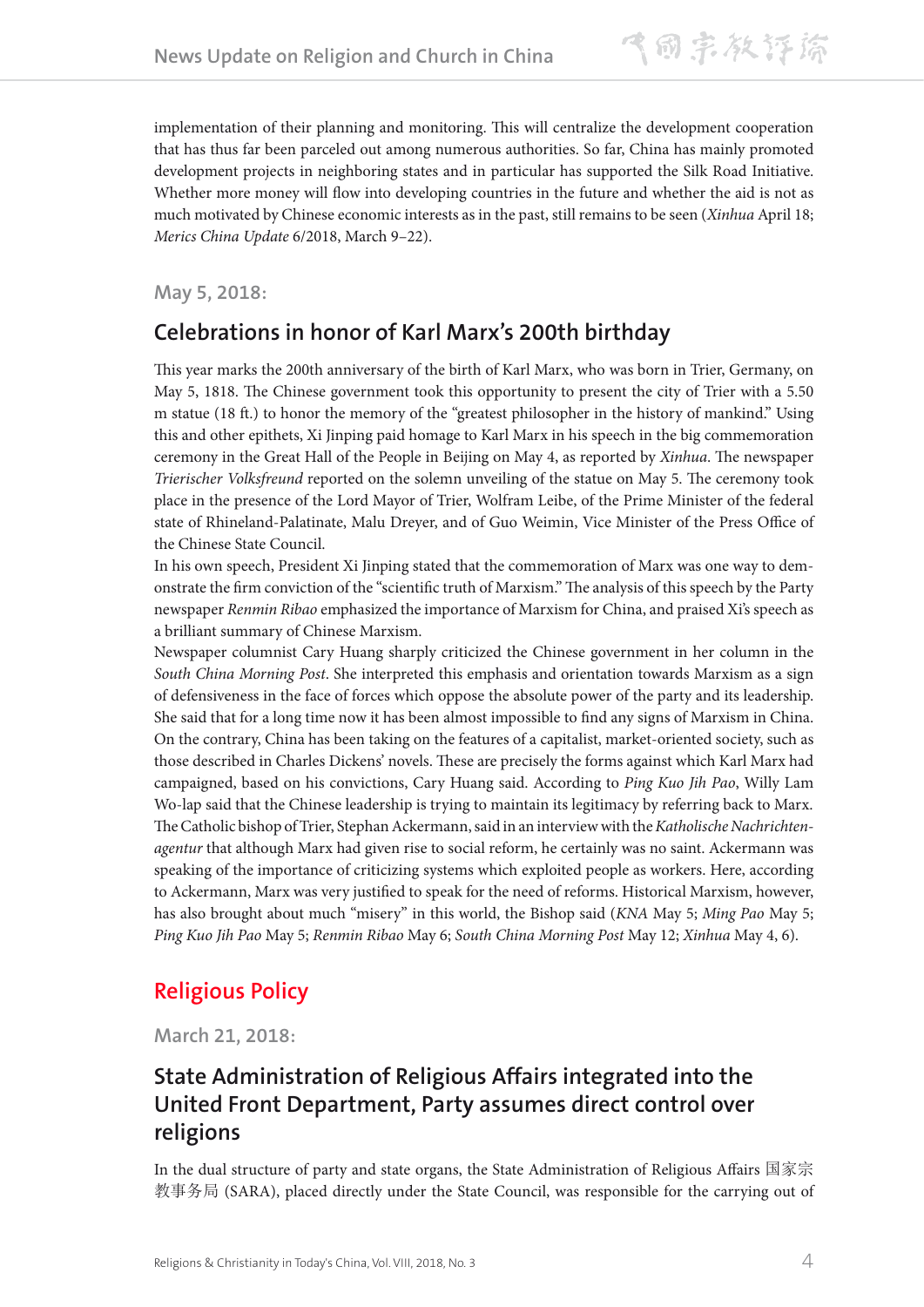religious policies and for the supervision of religious organizations, while, with regard to the party, the United Front Work Department (UFWD) of the Central Committee had political oversight over religious matters. The SARA was founded (under another name) in 1951 and re-founded in 1979 after the Cultural Revolution.

In the course of the recent restructuring of party and state organs (see above), announced by the Central Committee of the Communist Party on March 21, 2018 and confirmed by the State Council on March 24, the SARA has been dissolved as an independent government agency and has now been placed directly under the Party's UFWD, with all of its functions being taken over by the UFWD. The UFWD will continue to use the governmental "label," i.e., the name of the SARA, in dealing with the outside. This means that specific religious affairs and organizations will in future be administered exclusively by the party and not by the state, even if, in addition to the name, personnel and structures of SARA might also be brought into the UFWD.

According to *AsiaNews*, some observers think that SARA will now become the executive arm of the UFWD. This seems feasible given that the "Plan to Deepen the Reform of Party and State Institutions" in listing the future tasks of the UFWD, lacks the previous concrete tasks of the old SARA, such as drafting legal norms or supervising religious organizations. It also remains to be seen what impact this restructuring of institutions will have on the local level. Under the old system, the grass-roots clergy in effect had to deal with representatives of both authorities.

Voices from the Chinese churches and commentators see this incorporation of the State Administration of Religious Affairs into the United Front Work Department as a signal that in future the party is going to be exercising stronger control over the religions (*AsiaNews* April 3; May 7; chinasource.org April 2; gov.cn March 24; *Xinhua* March 21). Chinese text of the "Plan to Deepen the Reform of Party and State Institutions" at www.xinhuanet.com/2018-03/21/c\_1122570517.htm.

**April 1, 2018:**

## **SARA Director Wang Zuo'an named Deputy Minister of the United Front Work Department**

On April 1, it was announced that Wang Zuo'an has been promoted to one of the ten vice-ministerial positions of the United Front Work Department (UFWD), while continuing his current post as director of the State Administration of Religious Affairs (SARA). Born in 1958, Wang, who had worked at UFWD from 1983–1987, then joined the SARA and has been its director since 2009. He was not reelected to the Central Committee at the 19th CCP Party Congress in the fall of 2017.

At an April 3 press conference (see below), Chen Zongrong, until then Vice-Director of SARA, told journalists that the new organizational structure had been formally announced on April 1 during a gathering of the leading officials of the UFWD as well as of the SARA and of the State Council's Overseas Chinese Affairs Office. Both SARA and the Overseas Chinese Affairs Office have now been incorporated into the UFWD. "We are in a process of adjustment," Chen said, with a new leadership of the UFWD to be formed. According to Chen, the reform demonstrates the strengthening of the Party's centralized, unified leadership over religious work and will optimize the institutional mechanisms for religious work. "The CPC advocates atheism and advocates the promotion of atheism, but it does not mean that the freedom of religious belief of citizens cannot be guaranteed," Chen said (*AsiaNews* April 3; english.scio.gov.cn April 3; fo.ifeng.com April 2).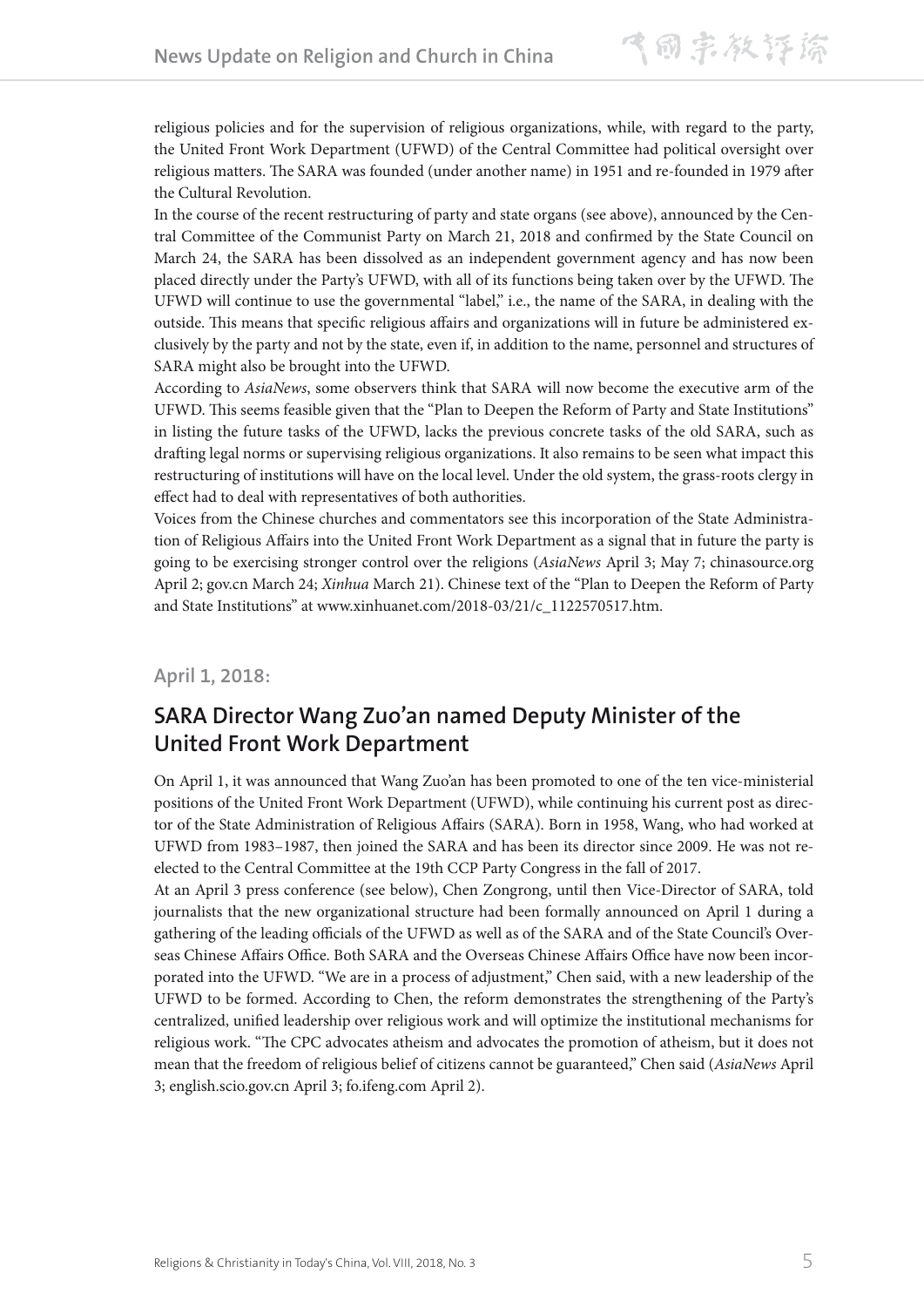#### **April 3, 2018:**

### **State Council publishes White Paper on "China's Policies and Practices on Protecting Freedom of Religious Belief"**

The Chinese government's first and so far only White Paper on religious freedom had been published in 1997. This new White Paper essentially repeats well-known Chinese positions on religious policies. It dispenses with the detailed description of the "inglorious" role of the Western missionaries in the 19th / 20th centuries which had given the 1997 White Paper a very conservative ideological character. The 2018 White Paper puts the number of religious believers in China at 200 million, whereas in the 1997 White Paper the estimate was 100 million. At the press conference announcing the document, Chen Zongrong, previously Vice-Director of the State Administration of Religious Affairs, said that the estimate of 100 million went back to Zhou Enlai's statement from the 1950s, and that since then China's population has more than doubled (english.scio.gov.cn April 3). – See the full English text of the new White Paper at www.china.org.cn/government/whitepaper/node\_8004087.htm.

#### **April 4, 2018:**

#### **Local authorities in Henan urge all residents who believe in one of the five religions to register**

In a notice of April 4, 2018, issued by the Neighborhood Committee of Pingyuan (presumably belonging to Anyang City in Henan), any residents who believe in Buddhism, Daoism, Catholicism, Protestantism or Islam, are urged to go immediately to the Neighborhood Committee (i.e., the lowest administrative level) in order to register. This was reported by the US-based organization China Aid, which also published a photo of the announcement. An employee of the Pingyuan Neighborhood Committee told China Aid over the phone that residents had to bring their household registration and identity card and that they had to fill out a form, filling in their name and personal details, religious affiliation and when converted, religious affiliation of the members of the family, etc. The *Global Times* (which is under the auspices of party newspaper *Renmin ribao*) wrote that a Pingyuan Neighborhood Committee employee had confirmed the announcement saying that "the higher religious department" had asked neighborhoods to carry out a "census" (chinaaid.org April 11; globaltimes.cn April 9; *UCAN* April 13).

The registration of ordinary believers has thus far not been the practice in the People's Republic of China. The revised "Regulations on Religious Affairs," which went into effect on February 1, stipulate that village committees and residents' committees must assist the government in the management of religious affairs (§ 6). For the situation in Henan see also the sections "Christianity," "Protestantism" and "Catholic Church."

**May 7, 2018:**

### **State Administration of Religious Affairs (SARA) publishes draft on "Measures for the Administration of Collective Religious Activities of Foreigners within the Territory of the People's Republic of China"**

The document was published as "draft for the solicitation of comments" with a deadline of June 7, 2018. According to the draft, the new regulation concerns all religious gatherings of 50 or more people (§ 2).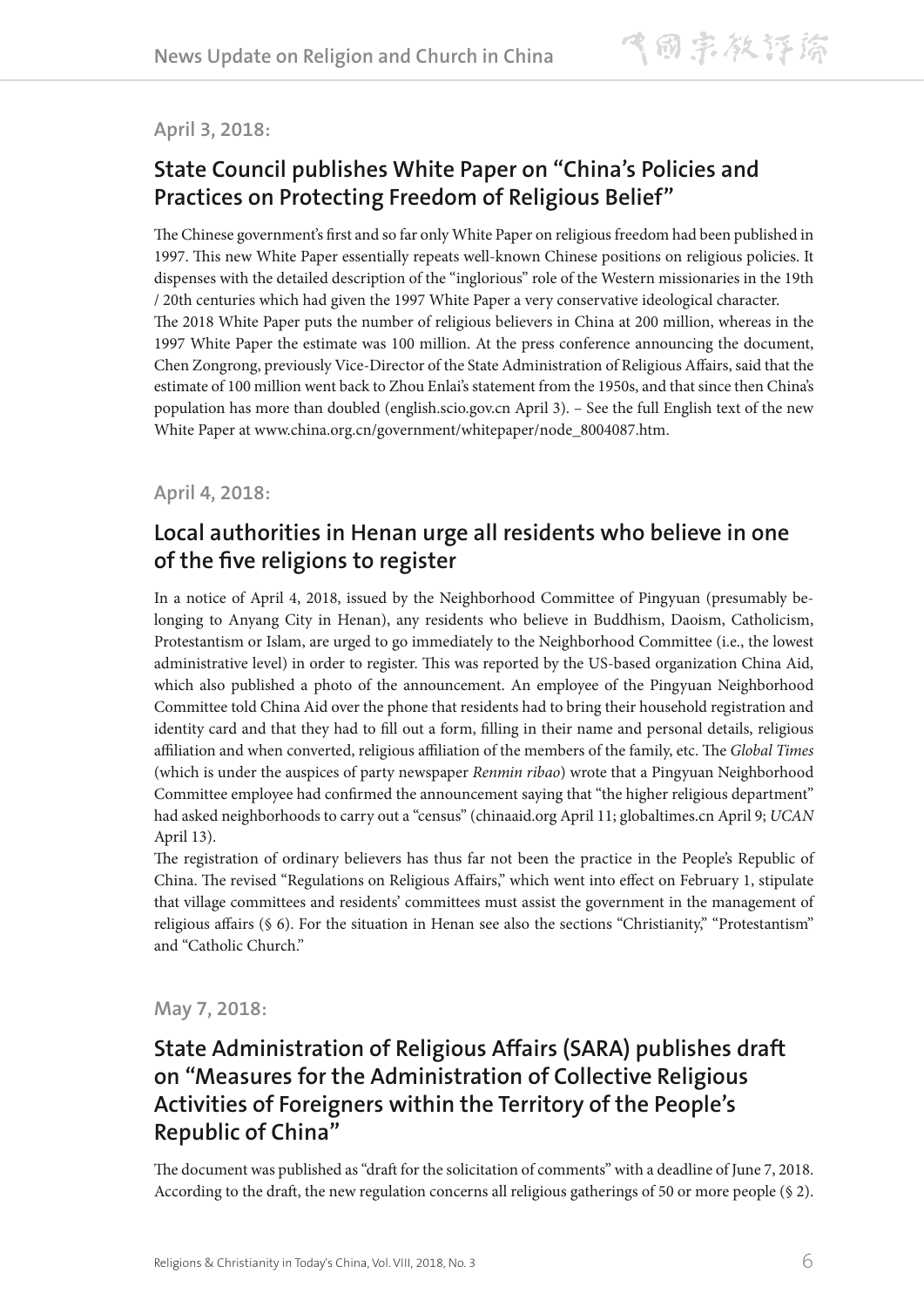Collective religious activities of aliens (CRAA) must take place at sites registered for religious activities (hereinafter, "temples and churches") or in temporary sites for CRAA approved by the religious affairs department of a people's government at the county level or above (§ 3). What is new in this measure is the application process by at least three elected representatives of the foreigners who wish to engage in CRAA, called "organizers." These organizers "shall have no negative records," must not enjoy any kind of immunity in China and may only act as organizers in one place at a time (§ 5). The organizers must submit their application to the religious organization of the respective religion and sign a contract with the respective temple or church which is to be reported for the record to the religious affairs department (§§ 6, 7). Host temples and churches provide the clergy for the direction of the CRAA; if it is really necessary for a foreigner to conduct the service, this must also be reported to the authorities (§ 8).

The procedure for applying for a temporary site for CRAA (§ 9 ff.) makes it possible for services to be provided to foreigners who belong to religions not recognized in China, such as Jews, Mormons or Bahai's.

Chinese citizens are not allowed to participate in CRAA (§ 16). CRAA "must accept oversight by religious affairs departments"; hosting temples and churches or providers of temporary sites must proactively inform themselves about the nature of foreigners' religious activities and immediately report any illegal actions to the authorities (§ 18). Should temples and churches or providers of temporary sites violate any laws or legal provisions in their services for CRAA, they will be punished according to the law (§24).

The new measures, which have not yet been officially adopted, are based on the "Provisions on the Administration of Religious Activities of Aliens Within the Territory of the People's Republic of China" (1994) and the "Implementing Rules" for these Provisions (2000, revision 2011). The Chinese text of the draft of the new regulations (中华人民共和国境内外国人集体宗教活动管理办法[征求意见 稿]) and an English translation can be found at chinalawtranslate.com.

#### **May 23, 2018:**

#### **Nationwide Session of the United Front Work Department for regulating the "excessive construction of large outdoor religious statues"**

Wang Zuo'an, referred to in the report as the "Vice Minister of the Central Committee's United Front Work Department and Director of the State Administration of Religious Affairs," held the keynote address, and leaders of the United Front departments and religious affairs departments of all provinces participated. The meeting called for the regulation of the construction of large outdoor religious statues to be given priority in the context of regulating the problem of the commercialization of Buddhism and Daoism (zytzb.gov.cn May 25).

In November 2017, new directives with the title "Some Views on the Further Regulation of the Problem of the Commercialization of Buddhism and Daoism" were issued by the SARA and other departments. The large outdoor statues referred to are probably primarily Buddhist and Daoist giant statues, for which an admission charge is often expected of visitors. In recent months, however, there were also reports of the demolition of a Catholic outdoor "Way of the Cross" in Henan and of the statue of a Saint in Hebei (see entries of June 5, 2018 and of May 2018 in the section "Catholic Church").

Since the revised religious rules came into effect on February 1 of this year, the construction of large outdoor religious statues outside the grounds of religious sites is now prohibited, the construction of such statues within temple or church grounds must be authorized by the authorities (§ 30).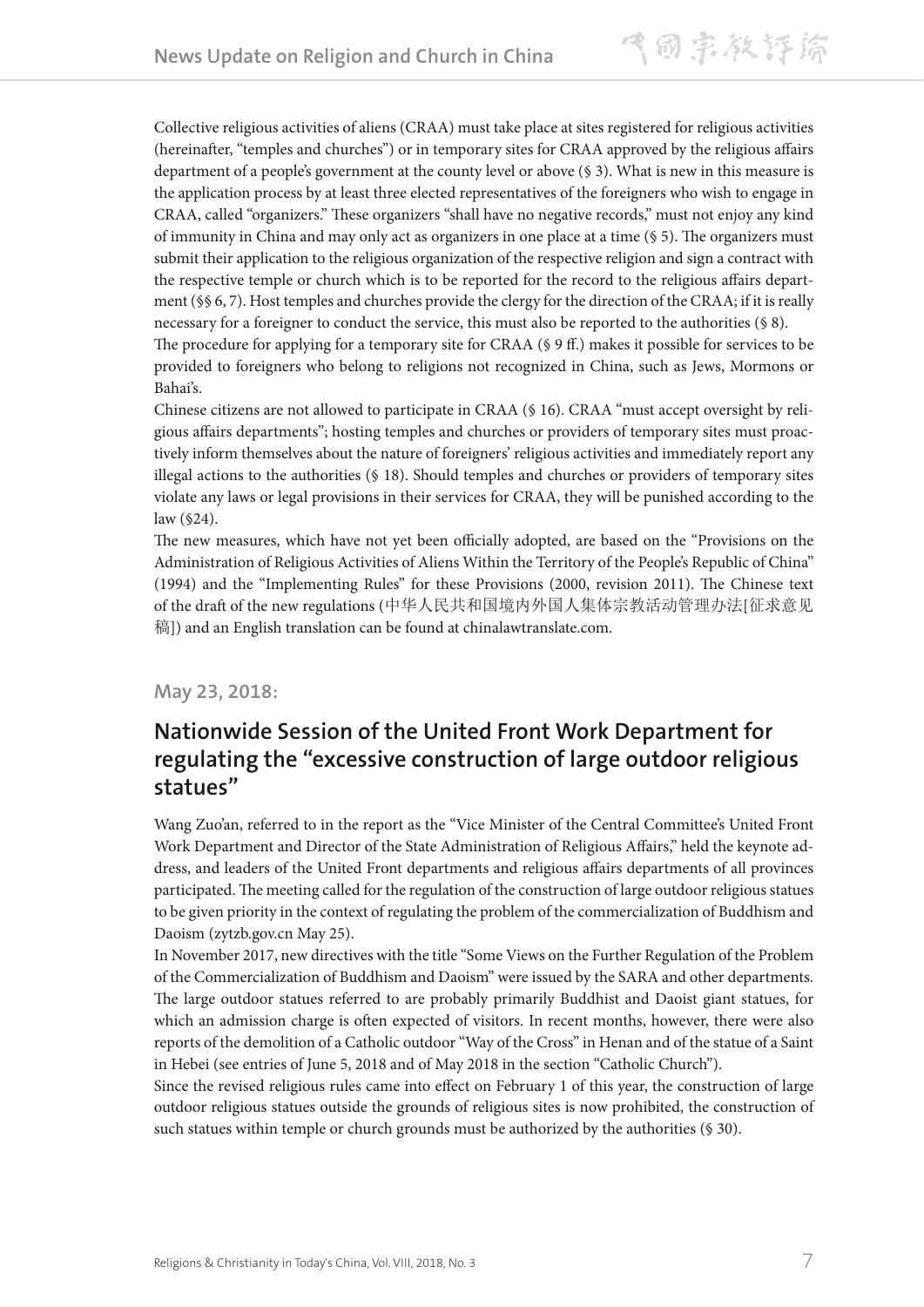**June 1, 2018:**

### **State Administration of Religious Affairs (SARA) publishes "Measures for the Approval and Management of Provisional Places for Religious Activities"**

An important new feature of the revision of the "Regulations on Religious Affairs," which came into force on February 1, 2018, was the introduction of "provisional places for activities" in article 35. Detailed provisions were now fixed in the new "measures," which were dated February 22, 2018. The application for a provisional place for religious activities can be made by religious citizens when there is a need for collective religious activities but barriers to the establishment of a regular site for religious activities (which requires a laborious preparation phase, proof of finance, etc.) are prohibitive. Prerequisite for the application is that there is still no registered place of worship of that particular religion in the same area. Any approval granted is valid for a maximum of three years. The application must be made by elected representatives of the faithful, who also sign a statement of commitment regarding compliance with laws etc. The application is made directly to the local religious affairs department, which then obtains the consent of the respective local religious organization. The local religious organization has the authority to supervise and give instructions to the provisional place. Religious activities in provisional places may not be led by persons who do not have the status of religious personnel or by foreigners, and the acceptance of donations from abroad is not allowed (see the text of the 宗教临时活动地点审批管理办法 at http://sara.gov.cn/zcfg/582592.htm).

It seems that the new rules aim at regulating informal religious meeting places that have sprung up as a consequence of migration and urbanization, such as the informal places of worship set up by Muslim migrant workers from northwestern China on the outskirts of Shanghai where there are no official registered mosques. From a remark by Chen Zongrong (SARA) at the press conference on April 3, 2018 (see the entry above) connecting "venues for religious activities privately set up by the Christian churches" (i.e., house churches) with the new possibility to apply for a provisional place for religious activities, it can be deduced that the new "Measures" are also meant as a means of regulating so far unregistered Protestant house churches. However, for house churches that distance themselves from the official Protestant "Three-Self-Church," this alternative may be only moderately attractive given the proposed oversight role of the latter.

**June 8, 12 and 30, 2018:**

## **Ningxia and Beijing launch "Four-Enter" actions for religious sites**

After launching the campaign of "Four-Enter" mosques in northwest China in May (see entry of Spring 2018 in the "Islam" section), in June the campaign was extended to all five official religions in some places. The elements of the "Four-Enter" (四进) campaign are: 1) national flag, 2) constitution and laws, 3) socialist core values and 4) the outstanding traditional Chinese culture. These four elements are to enter all sites for religious activities.



Wall displaying the socialist core values at a bicycle station in Beijing, May 2018. – The socialist core values are being advertised everywhere in China – and they are now also to be displayed in all "Four-Enter" sites for religious activities. The twelve values are: wealth and strength 富强, democracy 民主, civilization 文明, harmony 和谐, freedom 自由, equality 平等, justice 公正, rule of law 法治, patriotism 爱国, dedication 敬 业, honesty 诚信, kindness 友善. Photo: Martin Welling.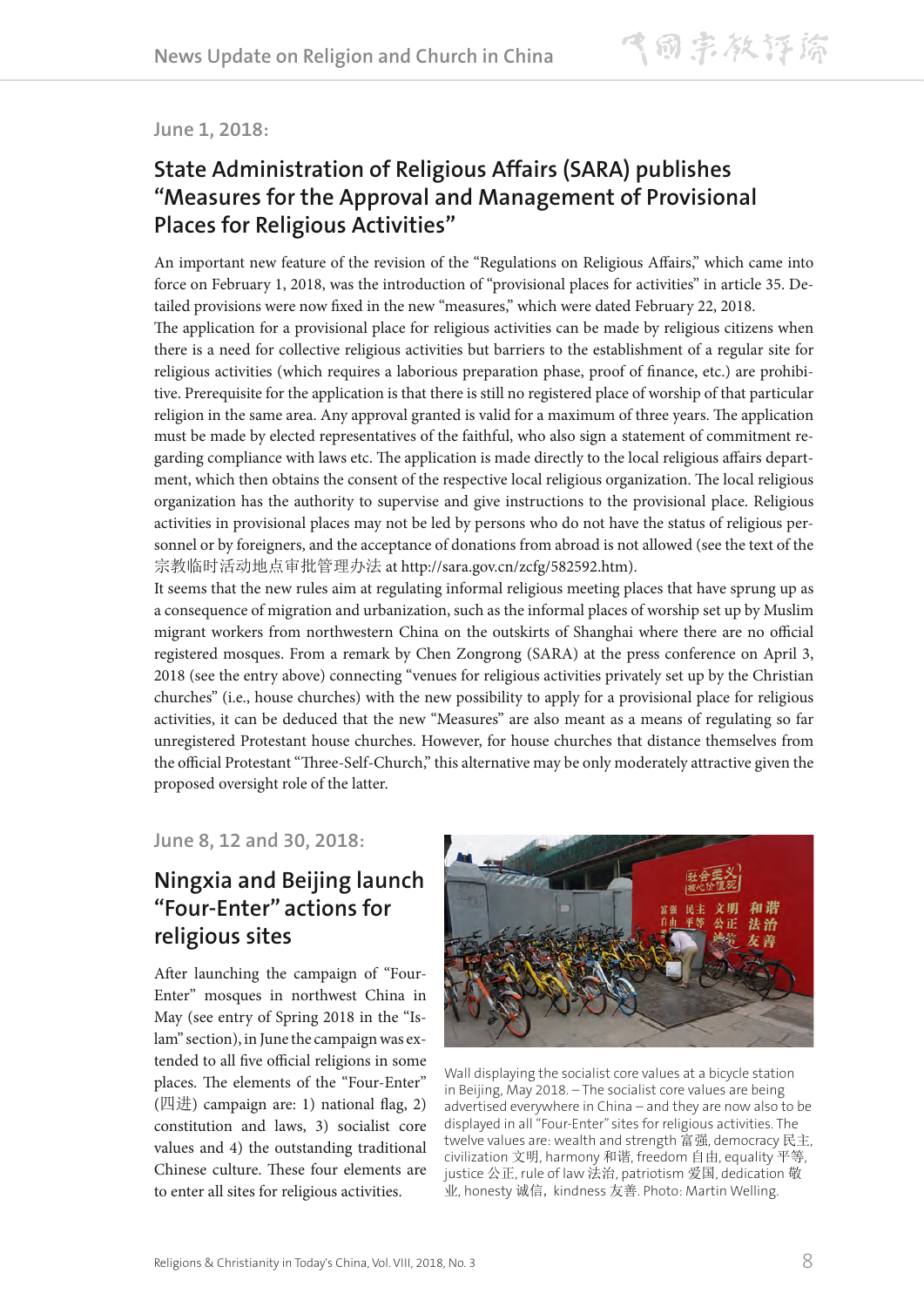In Ningxia, the campaign was launched on June 8 by Buddhists and Protestants and on June 12 by Daoists and Catholics. Photos show celebratory flag-raising ceremonies. In Beijing, on June 30, a "Four-Enter" opening which included all five religions took place on the square in front of the Protestant Haidian Church. In many provinces, however, there does not seem to be any trace in the media about "Four-Enter" actions. On July 4, *Radio Free Asia* learned from a staff member at the State Administration of Religious Affairs that the campaign was not aimed at all religions, but at certain religions and at Islam in particular.

There have been earlier reports that religious sites in certain regions have been requested by the authorities to hoist the national flag, e.g. in Tibet and in various places in Xinjiang, Zhejiang and Hubei; nationwide actions are new (rfa.org July 4; sara.gov.cn July 4; tianzhujiao.me June 21; zytzb.gov.cn June 14). See *RCTC* 2016, No. 3, pp. 15-16, as well as the entry of June 11, 2018 in the section "Daoism."

## **Religions in General**

**April 1, 2018:**

### *South China Morning Post***: Mormons elect first Chinese-born elder as an "Apostle" to the "Quorum of the Twelve"**

The *South China Morning Post* (*SCMP*) reported that the "Church of Jesus Christ of Latter-day Saints," known commonly as "the Mormons" and headquartered in Salt Lake City, Utah, has now elected to its ruling panel, the "Quorum of the Twelve Apostles," the first two church elders who are not white. The two are: the Brazilian Ulisses Soares and Gerrit Gong, an American of Chinese descent whose grandparents had emigrated from China to the United States.

More than half of the Mormons now come from outside the U.S., so some Mormons said that the church leadership, through greater diversity, now more closely reflects the ethnic composition of its members worldwide. According to the *SCMP*, this is also seen as a sign that under the leadership of the new Mormon president, Russell Nelson, the church will focus even more on globalization. Nelson is said to be able to speak Chinese and there is speculation that the appointment of Gong may be a step to support the development of the community of Mormons in China. The *SCMP* article quotes a Mormon church researcher, Matt Martinich, who estimates the number of Mormons in Mainland China to be about 10,000. There are no official figures to be had because the People's Republic of China does not recognize the Church of Jesus Christ of Latter-day Saints as a religion.

Gong and Soares previously served in the "Quorum of the Seventy" – which is subordinate to the Quorum of the Twelve – whose members are chosen for a limited time. The elders who serve as members of the Quorum of the Twelve, however, are elected for life, and the longest-serving becomes the new church president. So it is now possible that a person of color may one day become church president (*SCMP* April 1).

#### **Daoism**

**April 26, 2018:**

## **Daoist Ritual at inauguration of the construction site of a Gansu nuclear project – Chinese Academy of Sciences apologizes**

The groundbreaking ritual for the construction of an experimental thorium reactor in Minqin County, Wuwei City, Gansu Province, became public knowledge after a worker uploaded video footage of it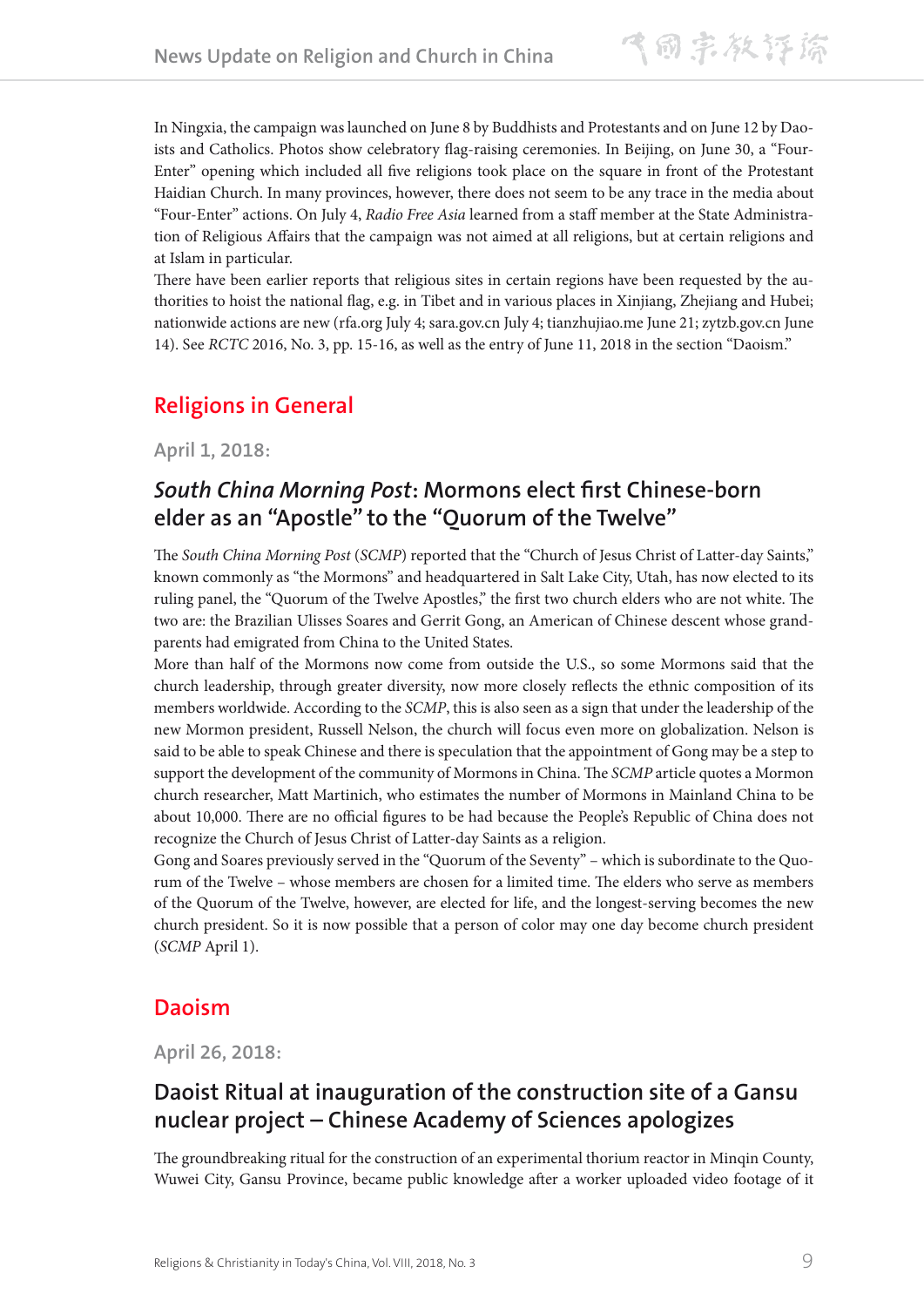onto the internet. According to ThePaper.cn (April 29), the said nuclear project is being carried out in cooperation between the Chinese Academy of Sciences and Gansu Province. The Daoist priest who performed the ceremony is said to have been invited by the local contractor. On April 30, the academy apologized on its Weibo microblog for not having prevented its contractor from "deviating from the spirit of science" (german.china.org.cn May 2; opinion.people.com.cn May 2; scmp.com May 1; sixthtone. com May 2; thepaper.cn April 29; *Xinhua* April 29; for the related debate see https://stephenjones. blog/2018/05/03/daoist-debate/; www.thepaper.cn/newsDetail\_forward\_2108391 thepaper.cn; www. sixthtone.com/news/1002327/weve-got-to-stop-calling-taoism-a-superstition; *China heute* 2018, No. 2, pp. 75-76).

**June 11, 2018:**

### **Chinese Daoist Association releases appeal to raise the national flag at all Daoist sites as part of the "sinicization of Daoism"**

The text is addressed to the Daoist associations of provinces, districts and cities. All officially approved sites for Daoist activities are called upon to display the national flag in a conspicuous spot on the site and thereby release the positive power of patriotism. With the help of the national flag-raising campaign, the Daoist sites should spread respect for the constitution and the laws as well as lead the believing masses to cling to the sinicization of Daoism and to adapt themselves actively to the socialist society (the text of the appeal titled 关于在全国道教活动场所悬挂国旗的倡议 can be found at www.daoisms.org/article/sort028/info-36507.html).

In recent times, and in particular following Xi Jinping's speech at the National Conference on Religious Work in 2016, the concept of "sinicization" has become a central demand of China's government for all religions, especially for Christianity and Islam.

## **Buddhism**

**April 2018:**

### **Following protests, a new scheme to launch an IPO (Initial Public Offering of stock) on the Buddhist holy mountain Putuoshan has been blocked**

Putuoshan Mountain is located not far from Shanghai on an island belonging to the city of Zhoushan (Zhejiang Province). It is one of the four mountains sacred to Chinese Buddhism. In 2017, a total of eight million people visited the place. The Putuoshan Tourism Development Company operates the tourist infrastructure of the island such as ferries, cable cars and the shops and stands selling josssticks. According to a report by Kai Strittmatter in the *Süddeutsche Zeitung* (*SZ*), various authorities of city and province are involved in the company.

In early April, the Putuoshan Tourism Development Company proposed launching the offering of stock on the holy mountain on the Shanghai Stock Exchange. According to the *Apple Daily*, the annual income from Putuoshan tourism was estimated at 386 million Yuan in the securities prospectus. The *SZ* reported that planners hoped to bring in a further 612 million with the IPO, money which would then be invested in additional tourism infrastructure such as thermal spas. Just six months earlier, the State Administration of Religious Affairs (SARA), along with other government departments – including the China National Tourism Administration and the China Securities Regulatory Commission – had issued "Some Views on the Further Regulation of the Problem of the Commercialization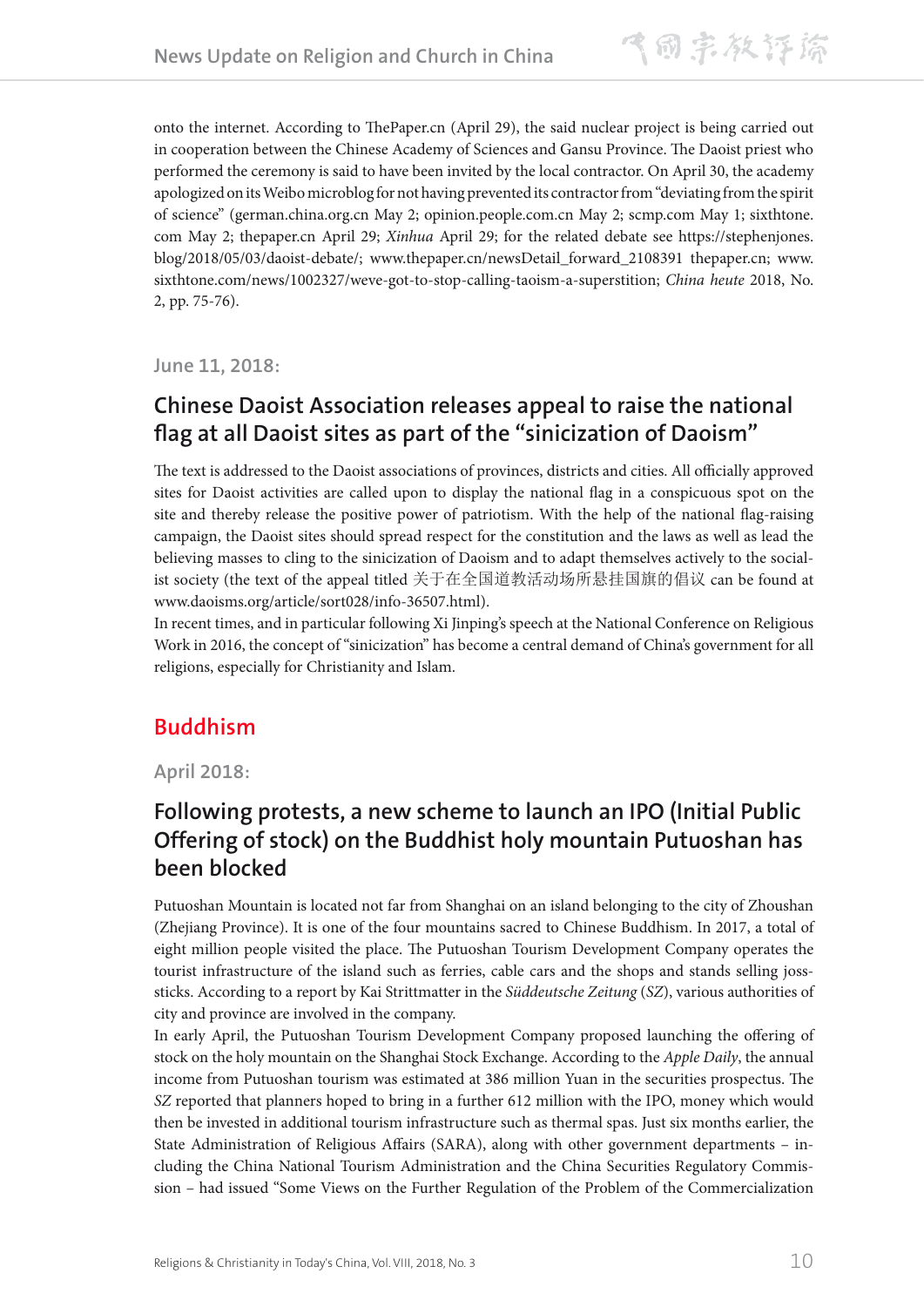of Buddhism and Daoism" (关于进一步治理佛教道教商业化问题的若干意见), which specifically prohibits "using sites for Buddhist or Daoist activities as company assets to launch an IPO" (see text of the document at www.sara.gov.cn/xwfb/xwjj20170905093618359691/575692.htm).

On April 11, a post titled "The 'IPO of Putuoshan' Violates the Legal Rights and Interests of Buddhism" appeared on the website of the official Chinese Buddhist Association (CBA). Seen from a superficial point of view, the actual Buddhist property, the temples themselves, is not included in the stock package proposed at the IPO, the article said. However, it argued, Buddhism is the most important resource attracting people to the mountain. The author expressed the belief that the IPO would inevitably lead to a vulgarization of Buddhism and would bring harm to its reputation. In the event that Putuoshan shares should prove successful on the stock market, that very success would trigger a chain reaction in which other Buddhist and Daoist mountains like the Wutaishan, the Jizushan, the Wudangshan or the Longhushan would surely follow suit, the author said. He wrote that the IPO was a clear violation of the new state regulations and called on the competent authorities to "resolve the matter appropriately." Later in April, the Putuoshan Tourism Development Company halted its IPO at the request of government securities regulators.

Two other Buddhist mountains, Emeishan in Sichuan and Jiuhuashan in Anhui, have been listed since 1997 and 2015, respectively. In the summer of 2012 there was already a discussion about a planned IPO of Putuoshan (economist.com April 26; sueddeutsche.de April 23; article from the website of the CBA as on http://fo.ifeng.com/a/20180411/44945154\_0.shtml; see also: *RCTC* 2012, No. 4, p. 4).

#### **Islam**

**Spring of 2018:**

#### **Sinicization in Ningxia: Action against Arab-Muslim architectural elements**

In the Ningxia Autonomous Region, about one-third of the population belongs to the Chinese-speaking Muslim Hui nationality. In September 2017, the *Global Times* had already reported on government actions against "pan-*halal* tendencies" in Ningxia, such as removing Chinese-Arab signposts. In recent months, the removal of Arab architectural elements, especially from secular buildings, but in part also from mosques, has been increasingly reported in the autonomous region. An article of the *South China Morning Post* from May 14 reports that if one drives south from the capital, Yinchuan, "the roadside is now littered with onion domes – green, golden, and white – freshly removed from market buildings, hotels and parks." According to the *Post*, much of the Arab-inspired decor was only added to buildings in the last decade, when the Ningxia government wanted to attract tourists with elements of the Hui culture. The many new mosque buildings in the "Arabian" style, continued the report, were partially due to the fact that most of the old mosques, built in the style of Chinese temples, had been destroyed during the Cultural Revolution. New buildings made of concrete in the oriental style were cheaper and more spacious and were also considered by some Muslims as being more "authentic," the *Post* said, quoting Hui scholars. Imams and sources close to the government in Ningxia told the *Post* that Arabstyle design elements would no longer be allowed on mosques in the future.

On February 20, 2018, the U.S.-based organization China Aid provided a photo of a Dazhanchang Township Party document which contained an eight-point action plan of Zhongning County in Ningxia for religious sites. The document stated, among other things, that "Arab and Saudi-style building elements are to be removed" and that mosques have to be sinicized, with all "Arab-style minarets demolished by the end of March." In Yinchuan, the muezzins' call to prayer was banned because of concern about noise pollution, according to the *Post*. The measures sparked concern among the ethnic Hui Muslims in Ningxia that similar repressive measures could be used in their region as had already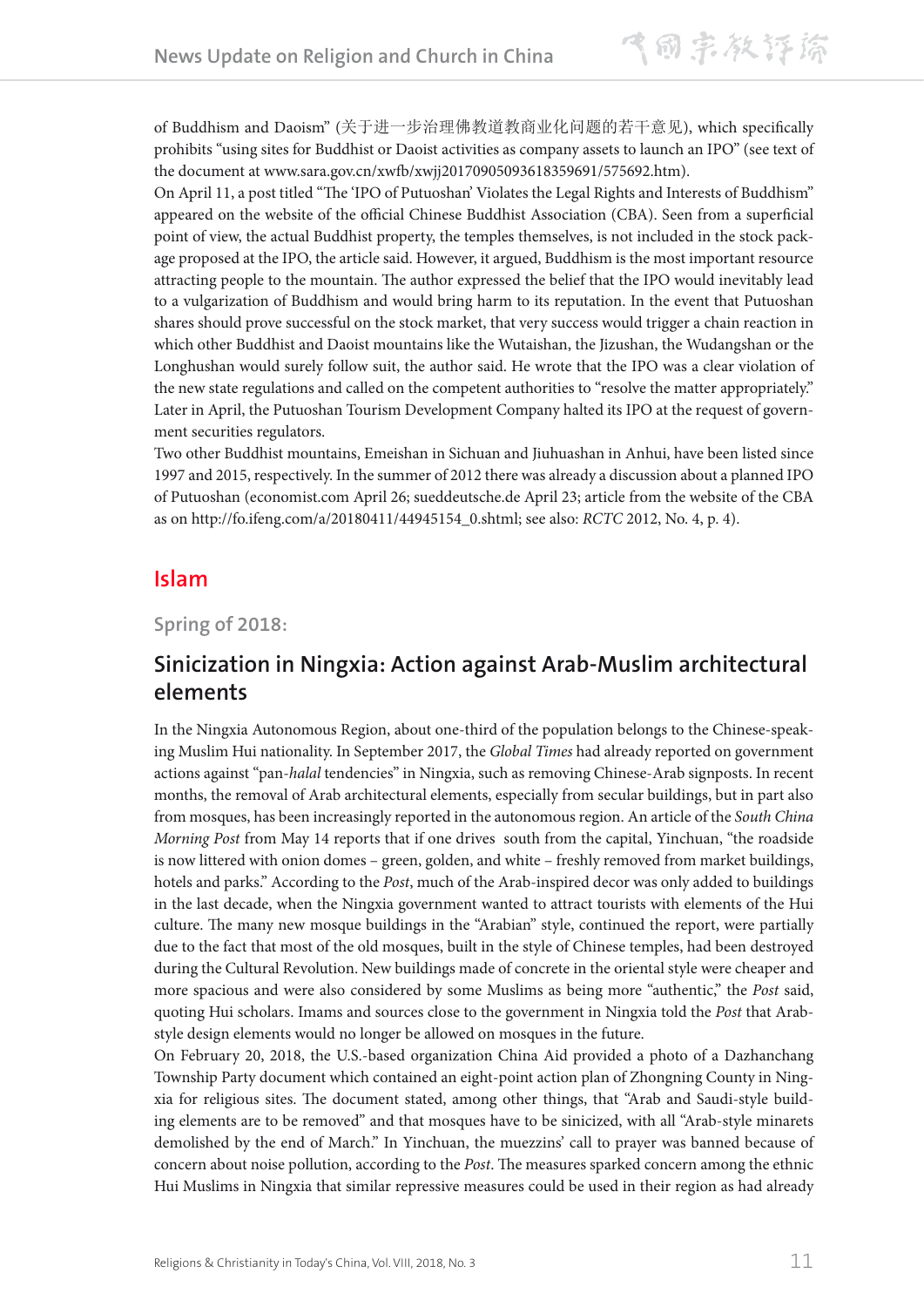been put into effect in Xinjiang (chinaaid.org Feb. 20; *South China Morning Post* May 14; *UCAN* March 27).

In April 2017, the tendency of "Arabization" in mosque construction was criticized at a conference on mosque architecture in Xi'an (see *RCTC* 2017, No. 3, pp. 9-10).

#### **May 18, 2018:**

### **Sinicization of Islam: Chinese Islamic Association launches campaign for "Four-Enter" mosques – All mosques are supposed to display China's national flag**

With a ceremony at the Beijing's Dongsi Mosque and a written appeal to all regional Islamic associations and mosques, the Chinese Islamic Association (CIA), the official umbrella organization of Muslims in China, launched the "Four-Enter" mosques ("四进" 清真寺) campaign. According to the CIA's call, the following four elements should enter every mosque in China: 1) The national flag; 2) China's constitution, laws and legal norms; 3) the socialist core values, and 4) the outstanding traditional culture of China. In detail, the CIA's appeal calls for the following actions:

The national flag should be raised all year round in a clearly visible place in all mosques that have the capability of doing so. The mosques must also study China's constitution and laws, especially the Regulations on Religious Affairs, and must properly handle the relationship between state law and religious law. Mosques may hire a lawyer to protect their rights (!). The socialist core values must be prominently displayed on placards in the courtyard of each mosque so that the faithful can learn them; they are to be interpreted and disseminated through Qur'an exegesis and preaching and may be practiced through charitable services. Mosques should be open to visitors and they may arrange for special persons to present to visitors Islam's patriotism, love of peace, tolerance, respect for women, etc. The traditional Chinese culture is to be studied by Muslim clergy in the form of the classics and included in regular mosque education (*jingtang jiaoyu* 经堂教育, "scripture hall education"). The works of the Chinese Muslim scholars of the past (meaning the so-called "Islamic Confucians," *Huiru* 回儒) must be consulted in mosque instruction and in the interpretation of the Qur'an. Thus the appeal of the Chinese Islamic Association.

At the opening of the campaign, Wang Zuo'an, director of the State Administration of Religious Affairs and now Deputy Minister of the United Front Work Department of the Communist Party, said that the "Four-Enter" mosques are a concrete contribution to the sinicization of Islam. According to *Xinhua*, similar opening ceremonies for the "Four-Enter" mosques have been held in Gansu, Qinghai, Ningxia and Xinjiang – all northwestern provinces with large Muslim populations. During the month of June, the campaign spread to other parts of the country as well as to other religions (see the appeal of the CIA at: www.chinaislam.net.cn/cms/news/jujiaoredian/201805/19-11988.html; *AFP* May 21; chinaislam. net.cn May 19; *Xinhua* May 18; zytzb.gov.cn June 19).

**May 22 and June 6, 2018:**

#### *Global Times* **reports on criticism of Islam at universities**

On May 22, the *Global Times*, a newspaper close to the party, published an article about online complaints allegedly made by Northwest Minzu University students in Lanzhou (Gansu), who said their preparations for the semester's final exams were "severely disturbed" after some Muslim students started praying on campus at 3:00 a.m. during the month of Ramadan. A university spokesperson interviewed by the *Global Times* said that the university forbids all on-campus religious activity, but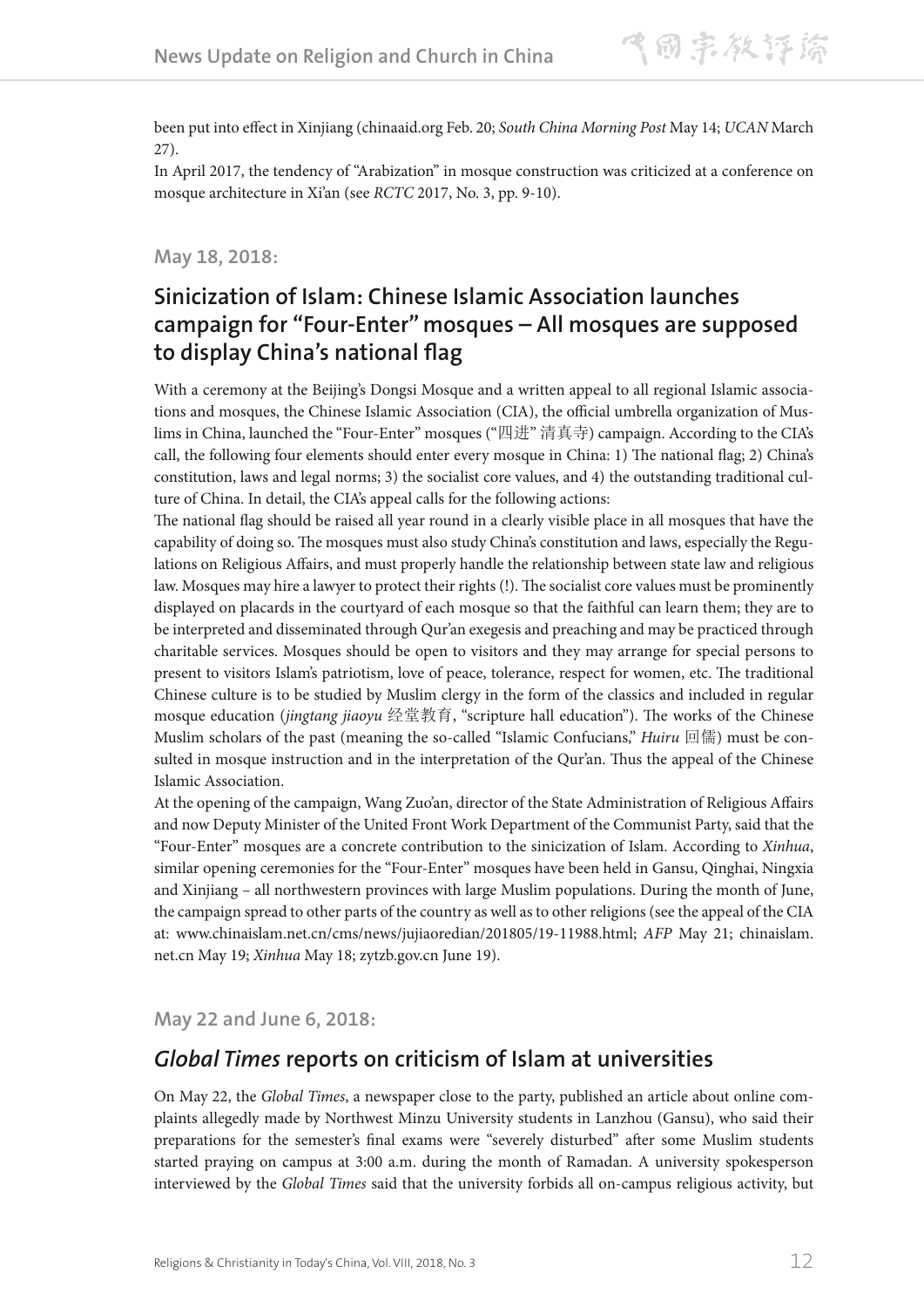added that "Aside from members of the Communist Party of China or Communist Youth League of China, students have the right to practice their beliefs in accordance with law at religious sites outside the campus."

In a June 6 article, the *Global Times* quoted an employee of the Nanjing Agricultural University who denied that religion had been disseminated in a course on Islamic culture taught by a Pakistani doctoral candidate at the university – an accusation made by Marxist expert Xi Wuyi of the Chinese Academy of Social Sciences on her blog on May 30. The employee added that in any case the course had already been cancelled half a year before because the lecturer did not have the academic qualifications to teach at a Chinese university (*Global Times* May 22; June 6).

**April / May / June, 2018:**

### **New reports confirm the dramatic extent of the re-education camps in Xinjiang**

According to reports by *Radio Free Asia* (*RFA*), Human Rights Watch and others, since April of 2017 in Xinjiang Province, in the course of "de-extremification" measures, there have been extrajudicial mass detentions in "transformation through education" (*jiaoyu zhuanhua* 教育转化) centers of Uighurs and Kazakhs who have shown signs of harboring "strong religious views" or "politically incorrect" views (see: *RCTC* 2017, No. 4, p. 11).

In May of this year (2018), Adrian Zenz of the European School for Theology and Culture in Korntal, Germany, an expert on Chinese minority policies in Tibet and Xinjiang, carried out a study demonstrating the large scale of the reeducation camps. In it, he evaluated accessible public sources, such as online procurement bids from various levels of government in Xinjiang for the construction or equipping of "transformation through education training centers" or facilities with similar names as well as related job postings. Zenz came to the conclusion that he could conservatively estimate that at the present time approximately 200,000 people were being detained in Xinjiang's re-education camps. In his paper, he wrote that "While there is no certainty, it is reasonable to speculate that the total number of detainees might range anywhere between several hundred thousand and just over one million [...] It is therefore possible that Xinjiang's present re-education system exceeds the size and capacity of the entire former Chinese re-education through labor system [that was officially abolished in 2013]."

The dramatic increase in Xinjiang re-education is generally attributed to the policies of Chen Quanguo, who became Party Secretary of Xinjiang in August 2016.

The May 2018 study by Adrian Zenz can be found at: www.academia.edu/36638456/\_Thoroughly\_Reforming\_them\_Toward\_a\_Healthy\_Heart\_Attitude\_-\_Chinas\_Political\_Re-Education\_Campaign\_ in\_Xinjiang (*Associated Press* May 18; *AP* as reported in the *South China Morning Post* May 17; *Asia-News* April 13; *Deutsche Welle* June 20 – https://p.dw.com/p/2zucA; rfa.org June 14, 27; *Reuters* April 18; *South China Morning Post* April 2; *Washington Post* May 16; *Xinhua* March 13).

## **Christianity**

**April 2018:**

### **Dramatic crackdown on Christian churches in Henan province – Access to Christian churches forbidden to minors**

From Henan, there is an increasing number of reports that the authorities are banning children from attending Christian services and religious education, cracking down on unregistered communities,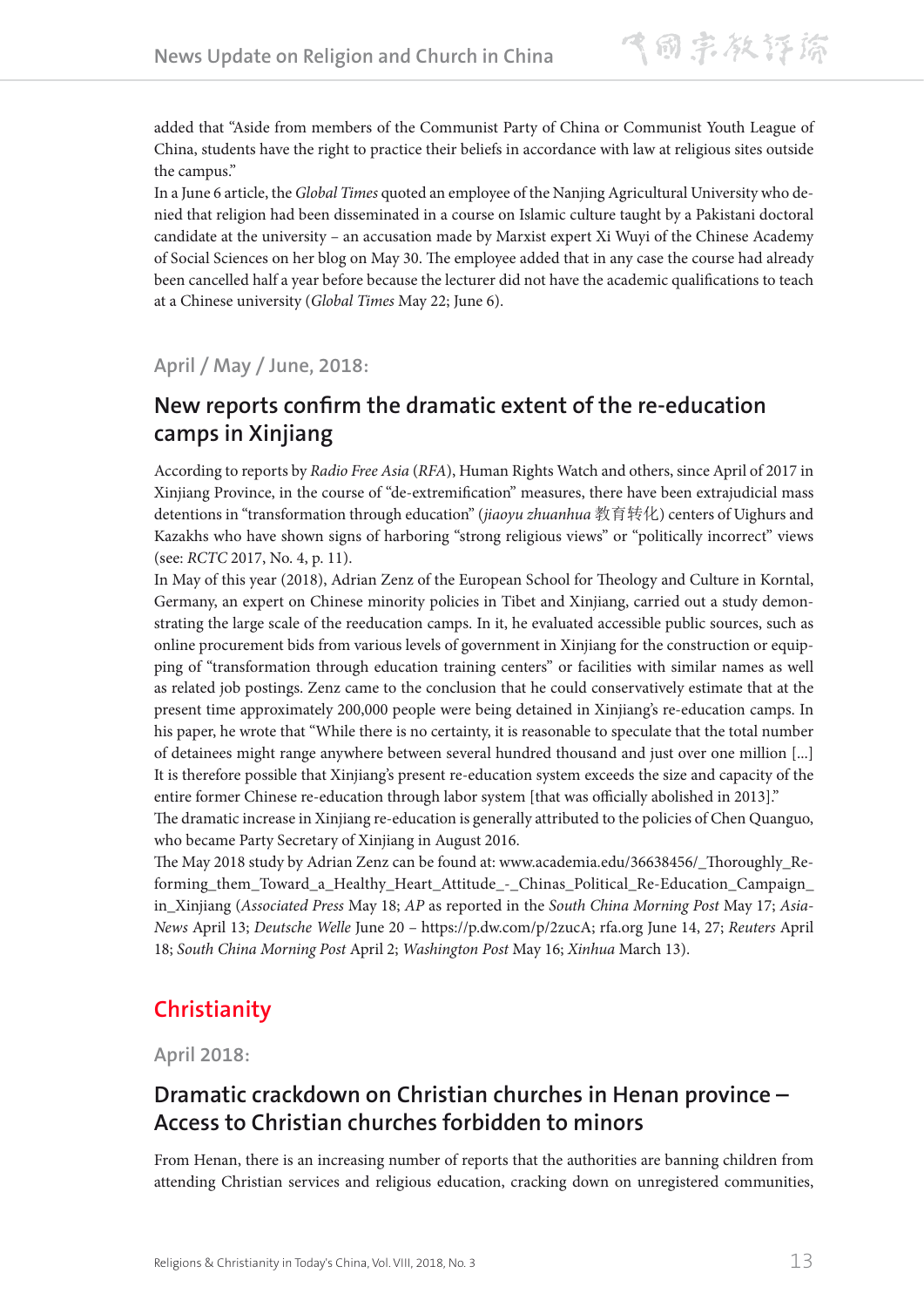

Sign on a church in Henan with the inscription: "In order to ensure the order and safety of the congregation, minors are not allowed to enter the church. Catholic church of the Nangaocun Village." Photo: *UCAN.*

dismantling crosses and so on. Both Protestant and Catholic communities are being affected, and also officially registered churches are being targeted.

Speculating about the reasons behind the sudden pressure that began in early February and (at least according to Catholic reports) intensified significantly in April, reports indicate that Henan is China's province with the highest number of Protestant Christians and that house churches are multiplying fast there. On the Catholic side, according to *AsiaNews*, most of the Catholics in Henan belong to the underground. *UCAN* cited rumors that Henan's new party secretary, Wang Guosheng, who had been in office since mid-March 2018, wanted to rectify the province within a year after his predecessor had come under criti-

cism for, among others, the presence of the many Christian churches in the poor counties of Xihua and Luoning and because of the increase in the number of house churches. Ying Fuk-tsang from the School of Divinity of the Chinese University of Hong Kong, however, wrote that according to his own study of reports by Communist Party and government organs from Henan, the crackdown on the Christians in the province has been under preparation for at least two years (i.e., since the 2016 National Conference on Religious Work). According to Ying, the party sees itself in a "fight over the next generation." The prohibition on the participation of minors in religious activities is not covered by any known Chinese law (*America Magazine* May 1; china.ucanews.com April 19; la-croix.com May 4; rfa.org April 19; *UCAN* April 18; May 10, 11, 24). See: *RCTC* 2017, No. 4, p. 12; 2018, No. 2, pp. 12, 17 and 19 as well as the related entries in the sections "Protestantism" and "Catholic Church" of this News Update.

#### **April 4, 2018:**

## *Apple Daily***: Bibles have suddenly disappeared from online stores**

According to a report by the Hong Kong newspaper *Apple Daily* (*Ping Kuo Jih Pao*), the Chinese government has apparently stopped the sale of Bibles through online shops. The Bible is no longer available in many online stores such as Taobao, JD.com, Weidian, Dang Wang or Amazon.cn, according to *Apple Daily*, not even the versions printed by the official churches. – Although Bibles are being printed in China, until now they could not be purchased commercially but only in church bookstores or online. This latest action by the government is certainly also related to the new legal regulations on religions and to increased pressure on Christianity and on Islam in particular (*Apple Daily* April 4 as reported on *BBC Monitoring*; nytimes.com April 5).

**April 7, 2018:**

## **Harbin's only "functioning" Orthodox church reopens for worship following renovation**

The Pokrov Church in Harbin has been closed since 2014 for renovation. The opening Divine Liturgy, with a hundred faithful attending, was conducted by Father Yu Shi, who was ordained with the permis-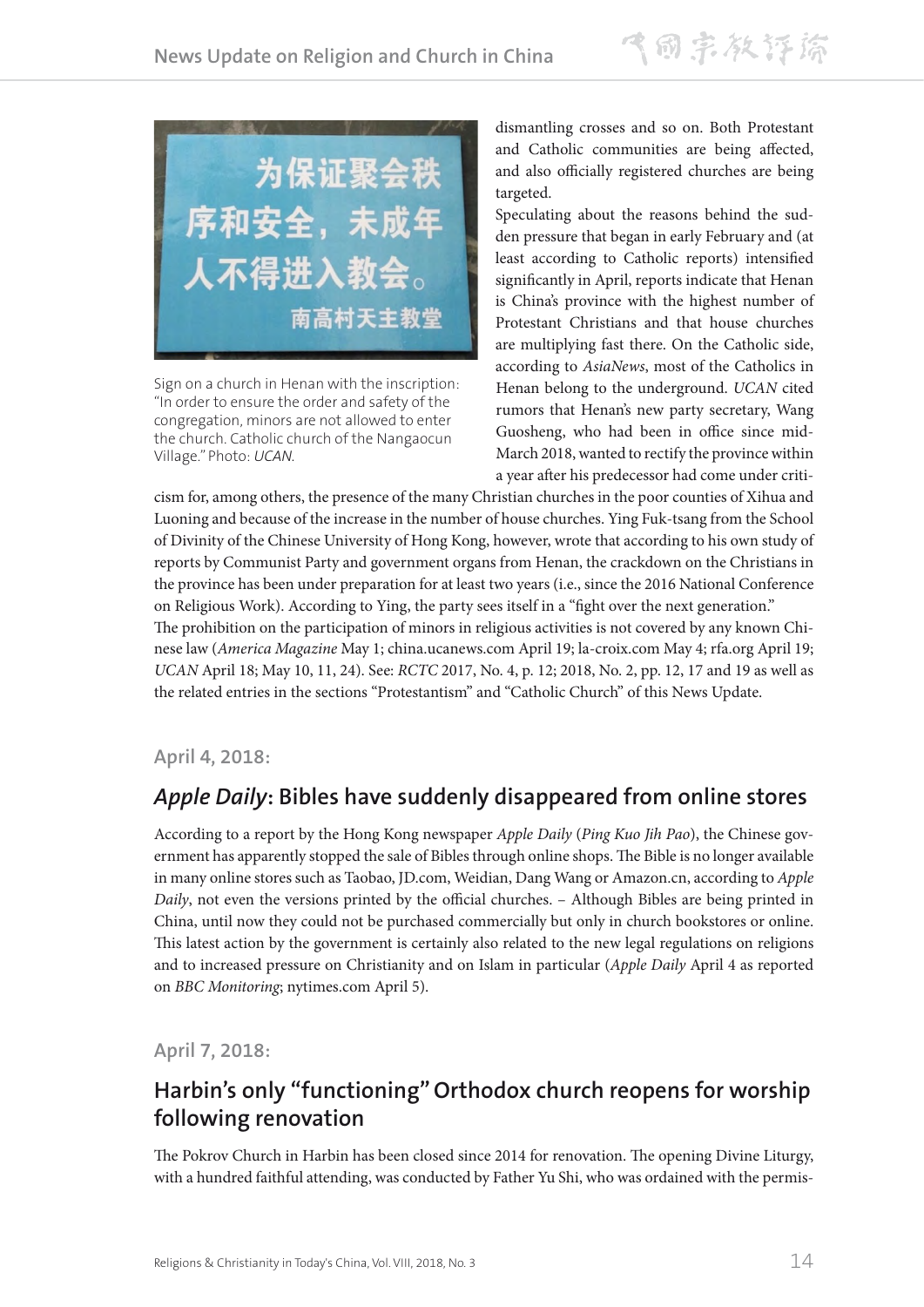飞同宗教评谛

sion of the Chinese State Administration of Religious Affairs in 2015 after completing his training in St. Petersburg. "On the Orthodox Church issue, China and Russia do not have problems of principles," reported the *Global Times* quoting Zhang Baichun, an expert on the Orthodox Church at Beijing Normal University. Zhang said that there are still some minor issues to resolve, such as the issue of ordination of priests, the sending of more theology students to Russia, as well as the question of allowing Orthodox services in some other cities. To date, the Orthodox Church in China has only been locally approved in some places (*Global Times* April 11).

For more on the Pokrov Church and on other Orthodox churches in Harbin see the contribution of Piotr Adamek in *China heute* 2018, No. 2, pp. 118-121 [in German].



The Pokrov Church in Harbin. Historical photograph: www.orthodox.cn.

### **Protestantism**

**End of March until June of 2018:**

#### **China Aid: Reports of government action against Protestant communities in Henan**

As reported by the US-based China Aid, citing local Christians, the authorities in Henan have been targeting house churches since February 1, and by March 19, 2018, 100 house churches had been closed in Nanyang City. On May 26, China Aid said that forms for registering as religious sites have been distributed to house churches in Henan and Anhui.

In early June, the organization reported that the Ningling County Council had ordered the removal of all church crosses. There were reports that the government was destroying Christian decorations, such as tiles with the inscription "Emanuel," which people had affixed to the outside of their houses. One Christian wrote that officials were now demolishing Christian images even inside private homes, such as the one in his own mother's bedroom.

According to a China Aid report from mid-April, in Lushan County, the religious affairs department summoned 700 preachers belonging to registered "Three Self Churches" for a conference during which they were told to study the "Regulations on Religious Affairs." They were also told to increase from 95% to 100% the percentage of churches displaying the national flag, and were ordered to ban children under the age of 18 from visiting the churches. China Aid further said that according to reports of local Christians, the religious affairs bureau was establishing branches in towns and villages and assigning special groups to monitor religious activities in villages, and the village cadres were now responsible for administrating religious activities in their jurisdiction. According to another witness, the authorities had closed down the Sunday schools in the official churches. According to China Aid, there have also been reports of cases where authorities have attempted to convince Christians to give up their beliefs or suffer unpleasant consequences, such as the loss of social assistance to cover the subsistence level or pension, that children would not be allowed to go to school, that officials would be dismissed, or that family businesses would be adversely affected (chinaaid.org March 26; April 10, 11, 18, 21, 30; May 26; June 3).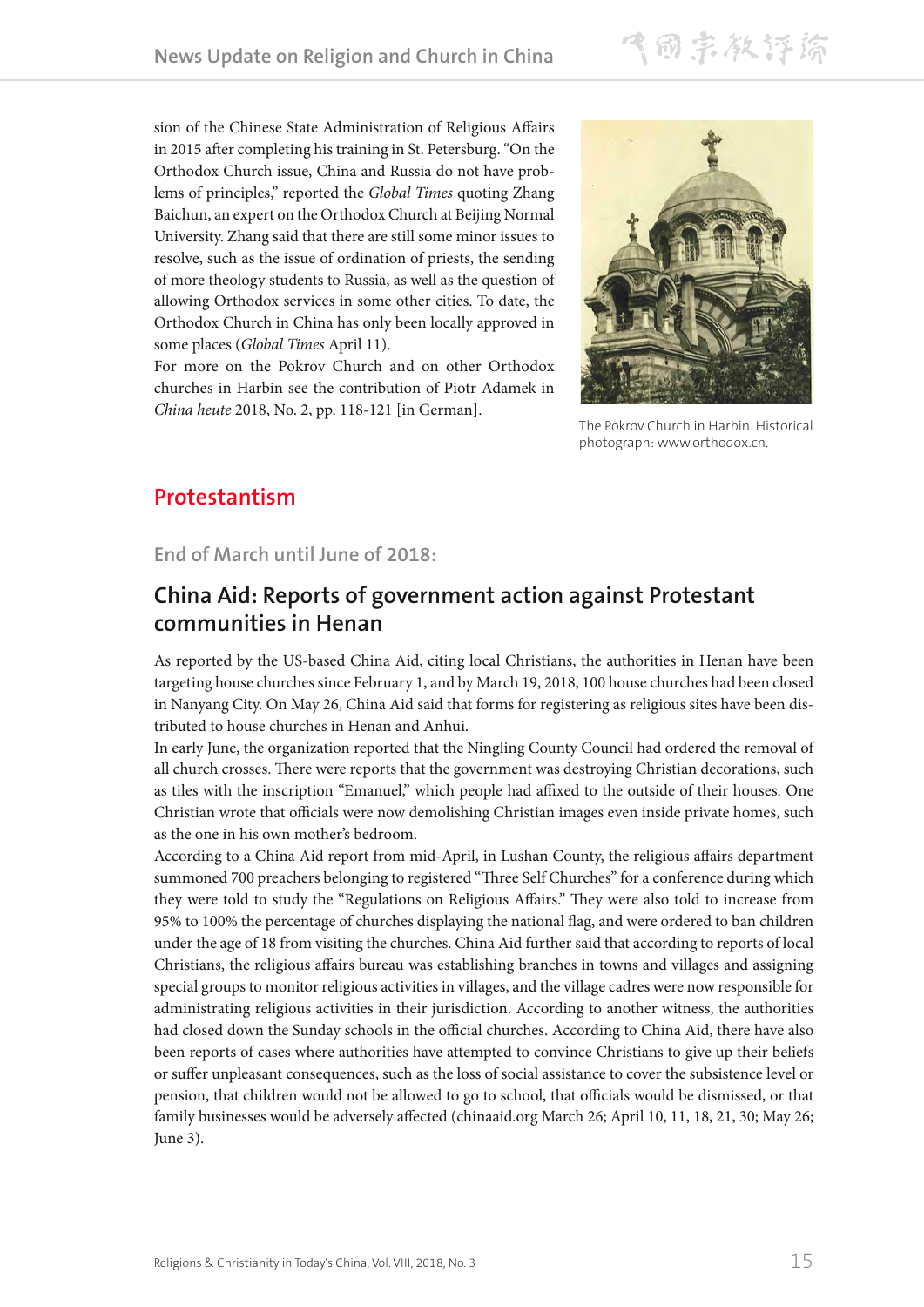#### **March 27–28, 2018:**

### **Outline published of "Five-Year Work Plan to Promote the Sinicization of Protestant Christianity in China (2018–2022)"**

The extensive document, signed by the National Committee of the Three-Self Patriotic Movement of the Protestant Churches in China and the China Christian Council, is dated December 2017. On March 27and 28, these two Protestant governing bodies held a special ceremony in Nanjing to launch their "Five-Year Work Plan." Also present were representatives of the State Administration of Religious Affairs (SARA) and the Communist Party's United Front Work Department (UFWD).

The international report on the Five-Year Work Plan placed special emphasis on passages of the text relating to the Bible. In Chapter 2, it states that the "major tasks" include the following: "Contents of the Bible that are compatible with the core values of socialism should be deeply researched in order to write books that are popular and easy-to-understand." Also, "Be conscious of fostering research talent on the Bible and lay a solid foundation for reinterpreting the Bible and writing annotations for it." As tasks for the year 2019, among other things, the plan seeks to link the approaching 100th Anniversary of the Union Version of the Chinese Bible with "organizing related commemorative activities and seminars for promoting Sinicized biblical interpretation. Recruit Chinese Christians to annotate the Bible so as to provide basic theological support for advancing the Sinicization of Christianity."

The Five-Year Work Plan also includes purely political projects, such as, in 2021 the celebration of the 100th anniversary of the Chinese Communist Party.

The text of the 推进我国基督教中国化五年工作规划纲要 (2018–2022) was published at www. ccctspm.org/newsinfo/10284; quotes according to *UCAN*'s English translation of the Five-Year Work Plan at www.ucanews.com/news/protestant-five-year-plan-for-chinese-christianity/82107.

**May 10–11, 2018:**

## **Chinese-German interreligious consultation in Shanghai**



The German participants of the interreligious consultation visit the State Administration of Religious Affairs (SARA) in Beijing, May 2018. The two SARA representatives in the 1st row are Yu Bo (3rd from the left) and Xiao Hong (5th from the left). Photo: China-Zentrum.

On May 10 and 11, the China Christian Council (CCC) issued an invitation for a Sino-German interreligious consultation in Shanghai on the theme: "Different religions – common future." A 15-member delegation from Germany, consisting of representatives of Protestant and Catholic Churches, of the Turkish-Islamic Union for Religious Affairs (DITIB), together with representatives from politics and science, made up the German side of the consultation. It was supplemented locally by members of the German consulate staff as well as by leaders of the Germanspeaking Christian communities in Shanghai and Beijing. From the Chinese side, there were representatives of all five officially recognized religions, as well as officials from the State Administration of Religious Affairs (SARA), the Shanghai Municipal Administration, representatives from the sciences and from the Amity Foundation – all together a total of 23 persons. The "team for foreign contacts" of the CCC provided simultaneous translation for all of the presentations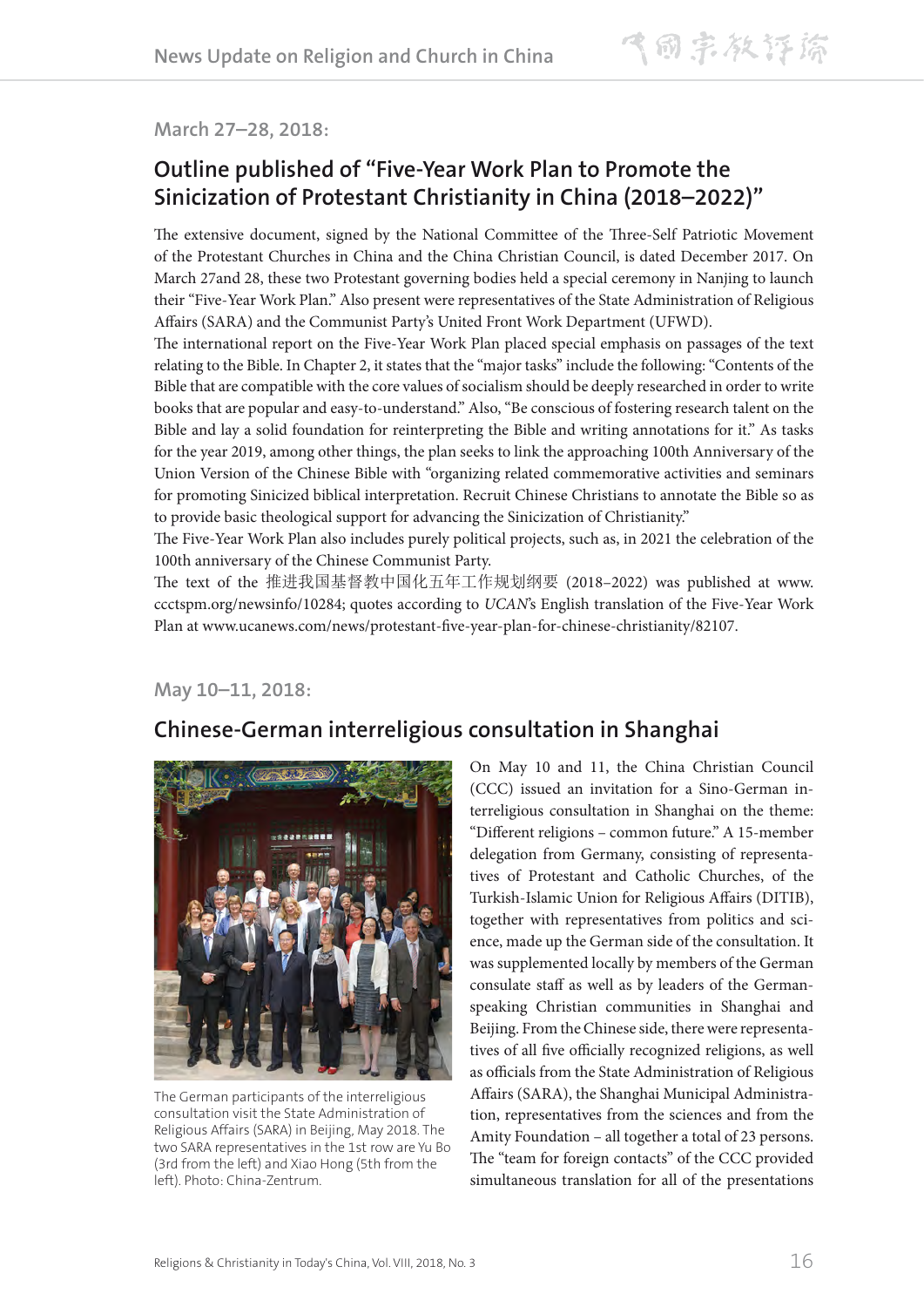飞同宗教评除

and discussion contributions. Following the actual consultations, the German delegates were invited by the Amity Foundation in Nanjing and the SARA in Beijing to take part in an extensive visiting program that ended on May 15.

The event was the continuation of an earlier German-Chinese interreligious consultation, which had taken place in Hamburg and Berlin from May 8–11, 2016. See: *RCTC* 2016, No. 3, pp. 11-12. *Isabel Hess-Friemann*

**June 4, 2018:**

### **Death of the evangelical theologian Chen Zemin**

Chen Zemin, longtime study director of the Nanjing Union Theological Seminary (NJUTS) and close companion of Bishop K.H. Ting, has died at the age of 101. Professor Chen strove to develop a native Chinese theology. Most of today's leaders in the church structures and in the educational institutions of the China Christian Council have gone through his school (see the obituary by Liu Ruomin in *China heute* 2018, No. 2, pp. 80-81 [in German]).



Professor Chen Zemin at his desk, 2007. Photo: Liu Ruomin.

**June 11, 2018:**

#### *AsiaNews***: New wave of arrests and deportations of Korean missionaries**

*AsiaNews* reports that officials in Wenzhou have arrested two South Korean Protestant missionaries who worked there as "underground pastors" in a church that is not part of the "Three-Self Movement." The church rooms were searched by the police and closed for a week. According to *AsiaNews*, last month alone, 30 Korean missionaries were arrested and brought before a judge in the Ningxia Autonomous Region and in the provinces of Shanxi, Hebei and Henan. The *Christian Today* website reports that there are more than 4,000 Koreans currently working as missionaries in Mainland China. *AsiaNews* writes that since April, the State Administration of Religious Affairs has intensified controls on foreign believers, with a clear focus on missionaries from South Korea. Pastor Eric Foley of Voice of the Martyrs Korea is quoted by *AsiaNews* as saying that over the past 18 months, raids on Korean missionary activity have greatly increased. More than a thousand have been deported between 2013 and 2017, and there could be more to come, once new regulations introduced on February 1, 2018 come into full effect (*AsiaNews* June 11).

## **Catholic Church**

**March 19, 2018:**

### **Inner Mongolia: Underground priest physically removed from his parish – forced to work as a laborer on a farm**

*AsiaNews* has reported that Fr. Ding Zhanmin, pastor of the underground Church in Beishaliang, Hohhot Diocese of Inner Mongolia, was forced by officials from the Baotou District Religious Affairs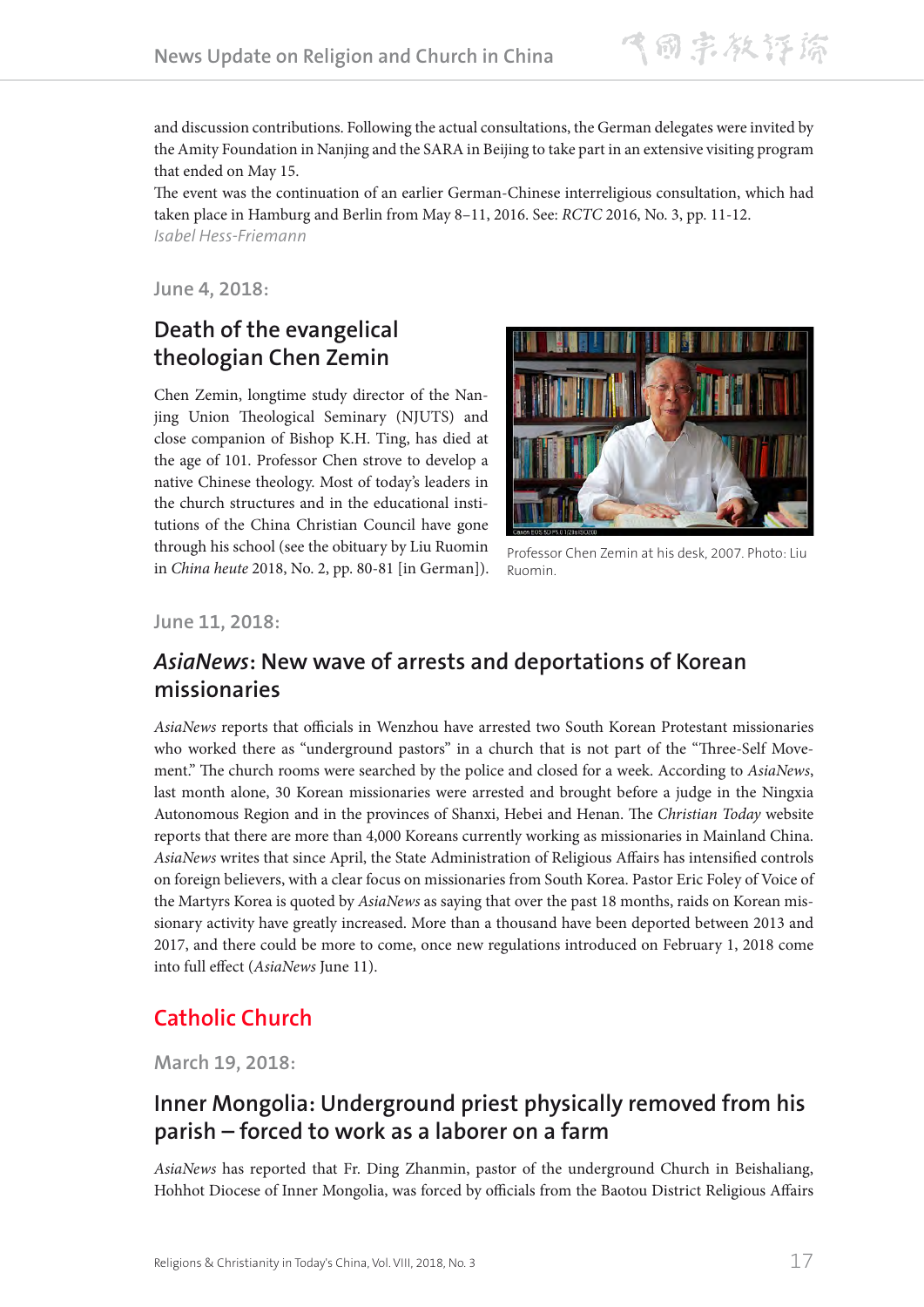Bureau to leave his parish on March 19 and was escorted to Xilin Gol (also Inner Mongolia) where he was ordered to work on a farm. Representatives of the United Front, through threats and bribes, had repeatedly attempted, albeit unsuccessfully, to persuade Father Ding to join the Patriotic Association. Fr. Ding's parish should subsequently be taken over by the official Church. According to witnesses close to Fr. Ding, *AsiaNews* said, heavy pressure has been placed on underground priests to join the Patriotic Association, stressing that "even the Holy See has now made compromises." "In fact," *AsiaNews* continued, "since the so-called dialogue between China and the Holy See got under way, the rumor is spreading that membership of the PA no longer poses any problem. Many priests of the underground Church have turned to the Holy See for clarification, but without receiving an answer." Fr. Ding had already been arrested once before in January of 2012 along with four other priests (*AsiaNews* March 26).

**March 25, 2018:**

### **Chinese Catholics donate for disaster relief**

Following the donation of a total of 157,000 Euros for disaster relief by Chinese Catholics in 21 dioceses on Palm Sunday 2017 during the first nationwide fundraising day, the campaign, supported by Jinde Charities, was launched once again on Palm Sunday, March 25, 2018. The funds raised during the past year were used by Jinde for materials, health care, psychological support and reconstruction projects in Hunan, Jilin, Guizhou and in Hualien (Taiwan) (*Fides* April 6; see: *RCTC* 2017, No. 2, pp. 16-17).

#### **March 26, 2018:**

## **Bishop Vincent Guo Xijin from Mindong is briefly "taken away" by authorities**

On Monday of Holy Week, the "Underground" bishop and his secretary were picked up at their home following a talk with the local religious affairs bureau. He was able to return to the diocese one day later or, at the latest, before Easter. According to a local source cited by *UCAN*, the authorities wanted to prevent Bishop Guo from celebrating the Chrism Mass with the priests of his diocese on Holy Thursday because the Chrism Mass is an expression of his authority as bishop. At Easter 2017, Bishop Guo had been abducted for twenty days. This past January, there were reports (which so far have not been officially confirmed) that the Vatican had asked Bishop Guo to step down as the local bishop so that the illegitimate Bishop of Mindong, Bishop Zhan Silu, could be recognized by the Pope (see: *RCTC* 2018, No. 2, pp. 20-21) (*AsiaNews* March 27; nytimes.com April 3; *UCAN* March 28).

#### **From April 1, 2018:**

#### **In Henan Province, authorities are preventing minors in many places from going to church – Pressure is being placed on schools as well**

According to a list published by *AsiaNews* on April 20 (see below), in Zhengzhou Diocese, during the Mass on April 1, Easter Sunday, government personnel took the children out of church, and since then have been guarding the church doors every Sunday to prevent children from entering. At the church of Qixian in the Diocese of Kaifeng and in the Cathedral of Anyang, posters were installed with the inscription "Access for minors forbidden"; also in these two places, police officers have been stationed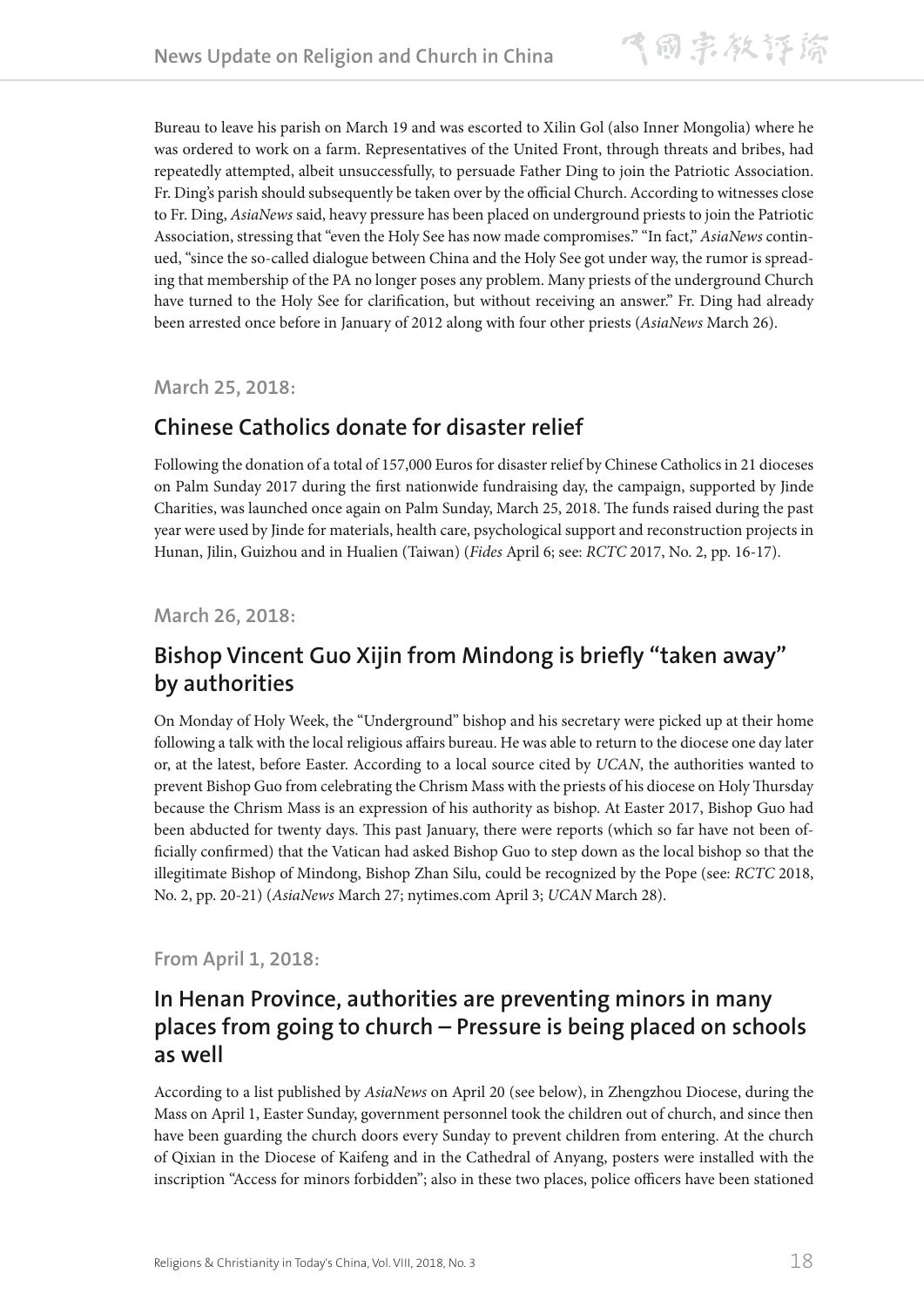at the church doors every Sunday since then. In the Diocese of Anyang, a Catholic kindergarten was closed and parents were asked to register their faith in their children's school. It says in the list that in a church of the Diocese of Xinxiang on April 18 children's bibles were confiscated.

According to *UCAN*, two elementary schools in Linzhou and Xingyang, Henan Province, sent out a letter with the title "Why minors must not enter religious sites – open letter to all parents of elementary and middle school students in the city" on April 11 and 12. The letter stated, with reference to the principle of separation of education and religion, that religion should not interfere in national and public education, adding that "it is illegal for organizations or individuals to guide, support, allow or condone minors to believe in a religion or to participate in religious activities" (*AsiaNews* April 20; china.ucanews.com April 17; rfa.org April 19; *UCAN* April 18, 20).

**April 8, 2018:**

### **Announcement of the official Catholic governing bodies of Henan Province prohibits religious instruction and church attendance for minors – A "red line" that Catholics are warned not to cross**

The Catholic Patriotic Association and the Catholic Church Affairs Commission of Henan Province announced that all forms of religious education for minors are banned throughout the province and that believers are forbidden to take their children to church for worship. In the circular of April 8, which is addressed to the subordinate local Catholic governing bodies in Henan Province, reference is made to an April 3 order by the provincial government for the separation of education and religion. The circular warned that in these matters "it was only propaganda and education previously, but now it is a red line, a high-pressure line, so take it seriously," adding that otherwise the religious sites in question will be closed down and the legal status of the religious officials will be canceled (see photo of the circular with Chinese text and tentative translation at http://www.asianews.it/news-en/Henan,-church-banned-forchildren-under-18:-'taking-the-legs-from-under-the-Christian-community's-growth-among-youngpeople-43646.html).

*Radio Free Asia* interviewed Father Wang Yuesheng, chairman of the Patriotic Association of Henan Province. He referred first to the principle of the separation of education and religion, but then said when asked, that they had already been in contact with the central government in this matter. He added that "we will not give up the fight for our rights" and that the matter had two sides (*AsiaNews* April 17; rfa.org/cantonese April 19).

**April 20, 2018:**

## *AsiaNews* **publishes appeal with list of attacks on the Catholic Church in Henan**

An appeal calling for prayers for the Catholic Church in Henan that *AsiaNews* received on April 19 from different parts of China and that also circulated online on Chinese networks, listed forceful actions of the authorities against churches in 7 of the 10 dioceses of the province. *UCAN* has also reported on these acts. In addition to the ban on the church visits by minors (see entry above of April 1, 2018), the list also reported the following incidents:

On April 17, in the village of Hutuo, Gongyi City in the Diocese of Luoyang, a church in which an underground priest resided was demolished, the priest expelled, and the grave of the Underground Bishop of Luoyang, Bishop Li Hongye (1920–2011), was destroyed. Several crosses in the province were forcibly removed. In the Diocese of Puyang, a church was destroyed, and officials in Qingfeng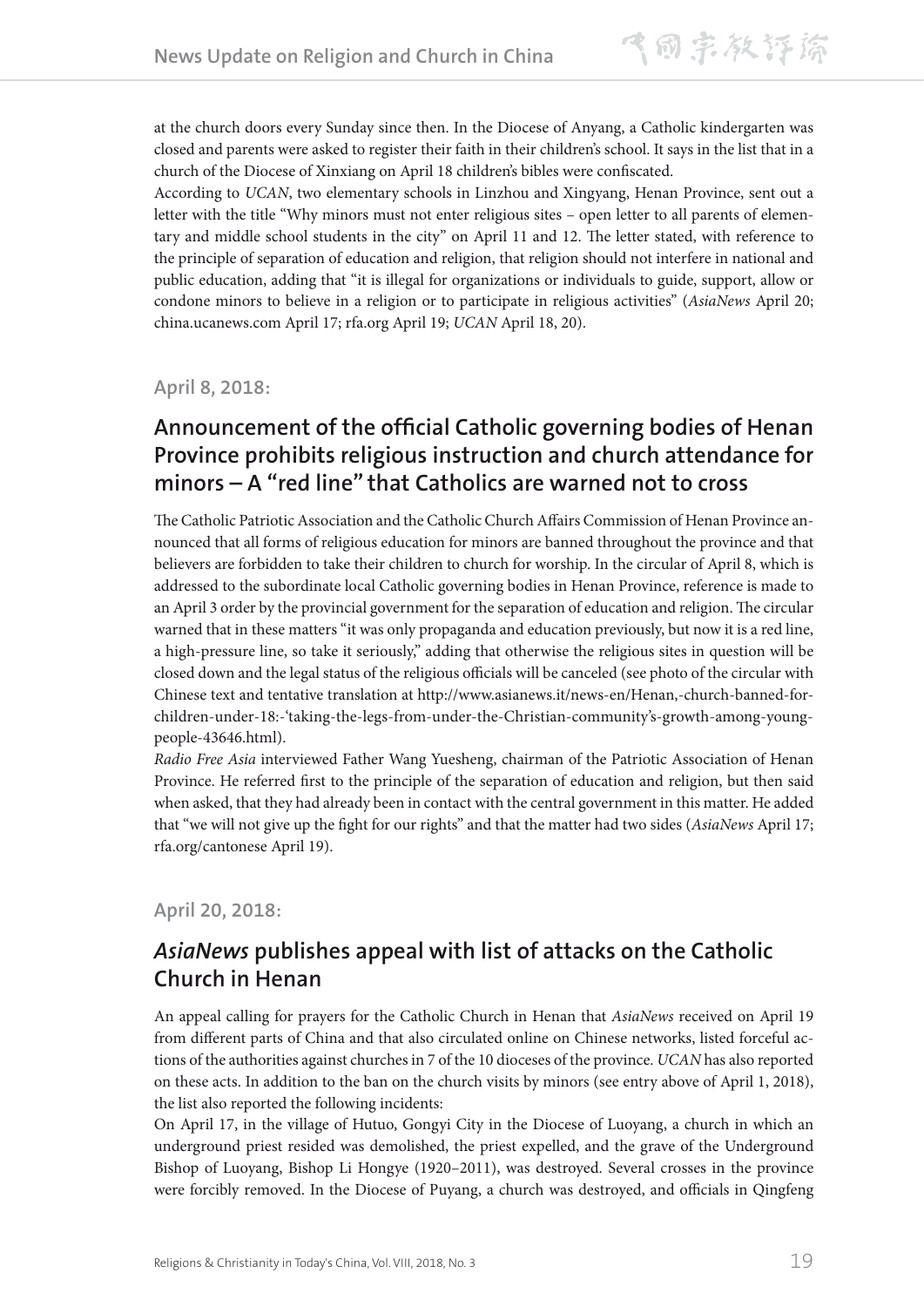飞雨宗教评谛



The grave of Bishop Li Hongye in Hutuo was completely destroyed on April 17, 2018. Photo: *UCAN*.

County forced community leaders to report names and personal details of parishioners. According to the list, in the Diocese of Shangqiu officials went from house to house announcing: "Now, believing in religion is no longer allowed by the government, and whoever believes in it, your children will not be allowed to go to school; your elders' subsidies will be deducted; and if you still do not listen to this advice, you will be expelled from public office; and if there are retirees at home, their pension will be stopped."

On April 24, in the Diocese of Zhumadian (the eighth Diocese of Henan from which attacks were reported), the unregistered Catholic church of Gadazhang, whose pas-

tor is officially registered, was placed under seal by the authorities.

According to *AsiaNews*, the Catholic Church in Henan exists mainly in the Underground. There is only one bishop recognized by the government in the whole province, Bishop Zhang Yinlin of Anyang. Several of Henan's bishoprics are vacant (*AsiaNews* April 20; china.ucanews.com April 17, 18, 19; *UCAN* April 18, 20, 25).

#### **May 2018:**

#### **Statue of Chinese saint dismantled**

Shortly after the statue of Saint John Wu Wenyin was erected at the church at Dongdongtou in Yongnian parish of the Diocese of Handan in Hebei Province, on May 3, 2018, in a solemn ceremony attended by 35 priests and numerous faithful, the statue had to be removed again. Wu Wenyin was born in the village of Dongdongtou in 1850 and was a catechist in the community. He was tortured during the Boxer Rebellion in 1900 and executed. On October 1, 2000, Pope John Paul II declared him a saint in Rome. He is the only saint of the diocese of Handan.

According to a source known to *UCAN*, the authorities had urged the church to remove the statue after the ceremony "stirred a commotion on the internet." This is considered a further step in the direction of increasing reprisals (*Fides* May 17; *UCAN* May 24).

**May 15, 2018:**

#### **Largest cathedral in northern China consecrated**

In Chengde, Hebei Province, a US\$ 11 million (RMB 70 million) complex of cathedral, sisters' convent and bishop's residence was built for the illicitly ordained Bishop Guo Jincai. Bishop Guo is not yet recognized by Rome, but is one of the seven bishops to be legitimized after the conclusion of a Sino-Vatican agreement. Most of the cost of the 15,000 square meter complex was covered by funds from the Catholic Patriotic Association of Hebei Province and the Hebei Catholic Administrative Commission. Hebei Province has one million Catholics, and Chengde Diocese has 30,000, most of them farmers. On May 15, Bishop Guo presided over the inauguration Mass with ten bishops concelebrating. In addi-

tion to Bishop Guo, there were Bishop Ma Yinglin (Chairman of the official Bishops' Conference), also unrecognized by Rome, and the recognized bishops Fang Xingyao (chairman of the Patriotic Association), Shen Bin, Meng Qinglu, Fang Jianping, Li Shan, Pei Junmin and Yang Yongqiang (the latter are all vice-chairmen of the Patriotic Association and / or of the Bishops' Conference). Bishop Sun Jigen of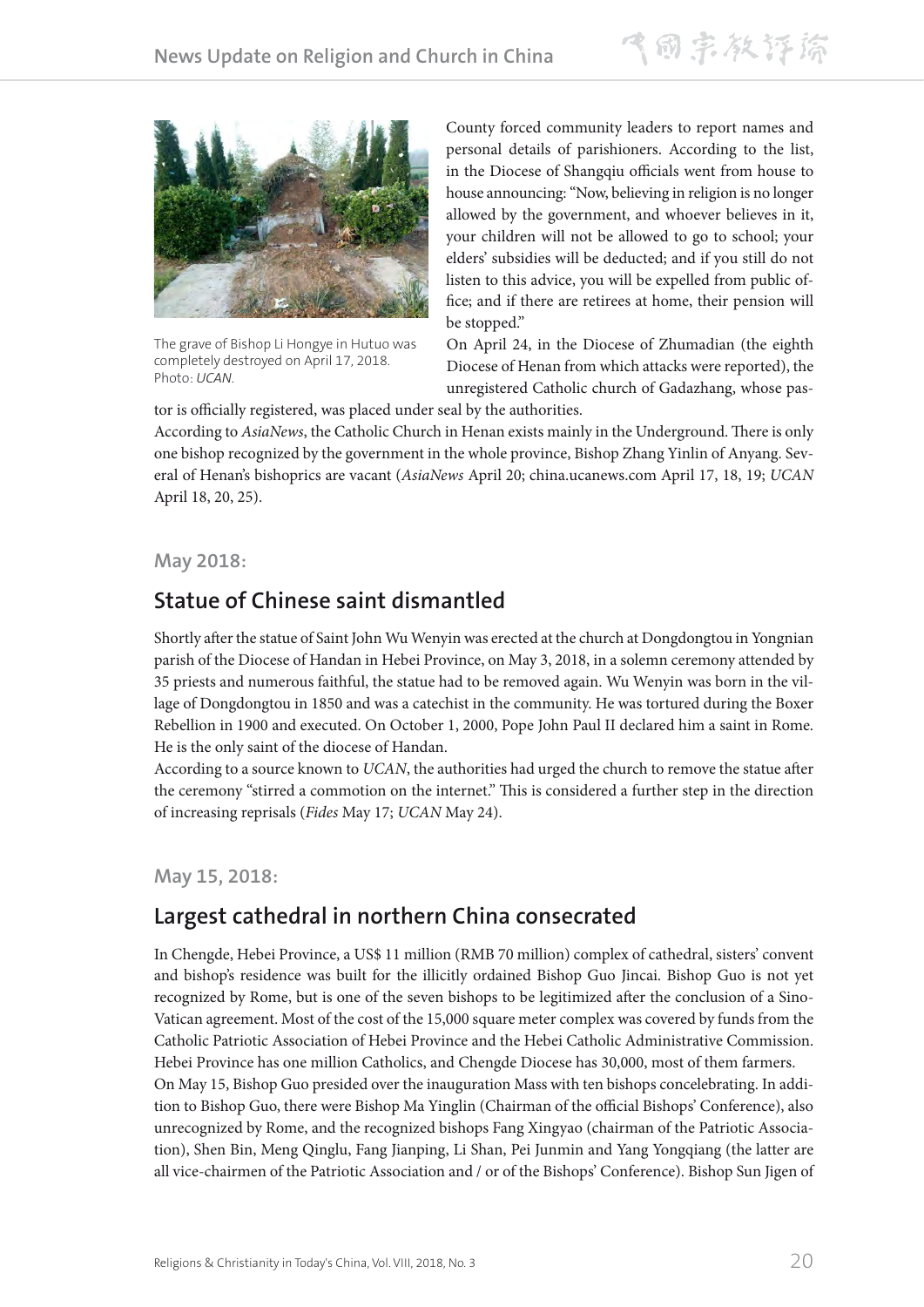Handan was also present. More than 800 of the faithful as well as some government officials attended the ceremony.

After the Mass, a symposium was held in which government officials expressed the hope, according to *UCAN*, that the Diocese of Chengde under the leadership of Bishop Guo would continue to uphold the flag of "loving the country and the church" and adhere to the principle of independence and the direction of Sinicization. Bishop Guo said the new complex reflected the care and support of the party and government for patriotic religious communities and individuals. He affirmed that he would follow the guidance of President Xi Jinping's socialist ideology in the new era (*UCAN* May 25).

**May 16–17, 2018:**

## **"Five Year Outline for the Development of Sinicization of Catholicism" adopted by Chinese Catholic Patriotic Association and official Bishops' Conference**

A "Five Year Outline for the Development of Sinicization of Catholicism" (天主教中国化五年发展 纲要) was adopted after discussion by acclamation at the 4th Joint Assembly of Leaders of the Ninth Term of the Chinese Catholic "One Association One Conference" movement. The text discussed was obviously already a revised version, because changes were explained. Nothing further was made known about the content of the document (chinacatholic.cn May 22).

**June 5, 2018:**

## **Authorities destroy the Way of the Cross in Diocese of Anyang, Henan Province**

The 14 Stations of the Cross, carved from slate, with depictions of the suffering of Jesus in Chinese style were forcibly removed by the authorities using excavators and other heavy equipment. According to *UCAN*, the Way of the Cross led to the shrine of Our Lady of Mount Carmel, the only Catholic pilgrimage site in the province. The pilgrimage church in Tianjiajing Village, Linzhou, was built in 1903–1905 by order of the then Apostolic Vicar of North Henan, Monsignor Stefano Scarsella, of the Pontifical Institute for Foreign Missions (PIME), in thanksgiving to God for having preserved local missionaries from the dangers of the Boxer Rebellion of 1900. The church was severely damaged by the Japanese in World War II, as well as during the Cultural Revolution. Later on, many Catholics repeatedly made their pilgrimage to the site. According to *UCAN*, there were about 10,000 pilgrims from 3 provinces on July 16, 1986, Feast of Our Lady of Mount Carmel. The following year, 1987, the government of Henan declared the pilgrimage site illegal and since then has allowed few pilgrims access to the shrine (*AsiaNews* June 9; *UCAN* June 8).

**June 12–13, 2018:**

### **Chinese Catholic Patriotic Association and official Bishops' Conference hold joint session on theological seminaries**

The joint meeting on "seminary work" in Chengdu was aimed at reinforcing the "line of running the seminaries according to [the principle of an] independent, autonomous and self-governing church," according to the report posted on the website of the two bodies. The first item on the agenda was an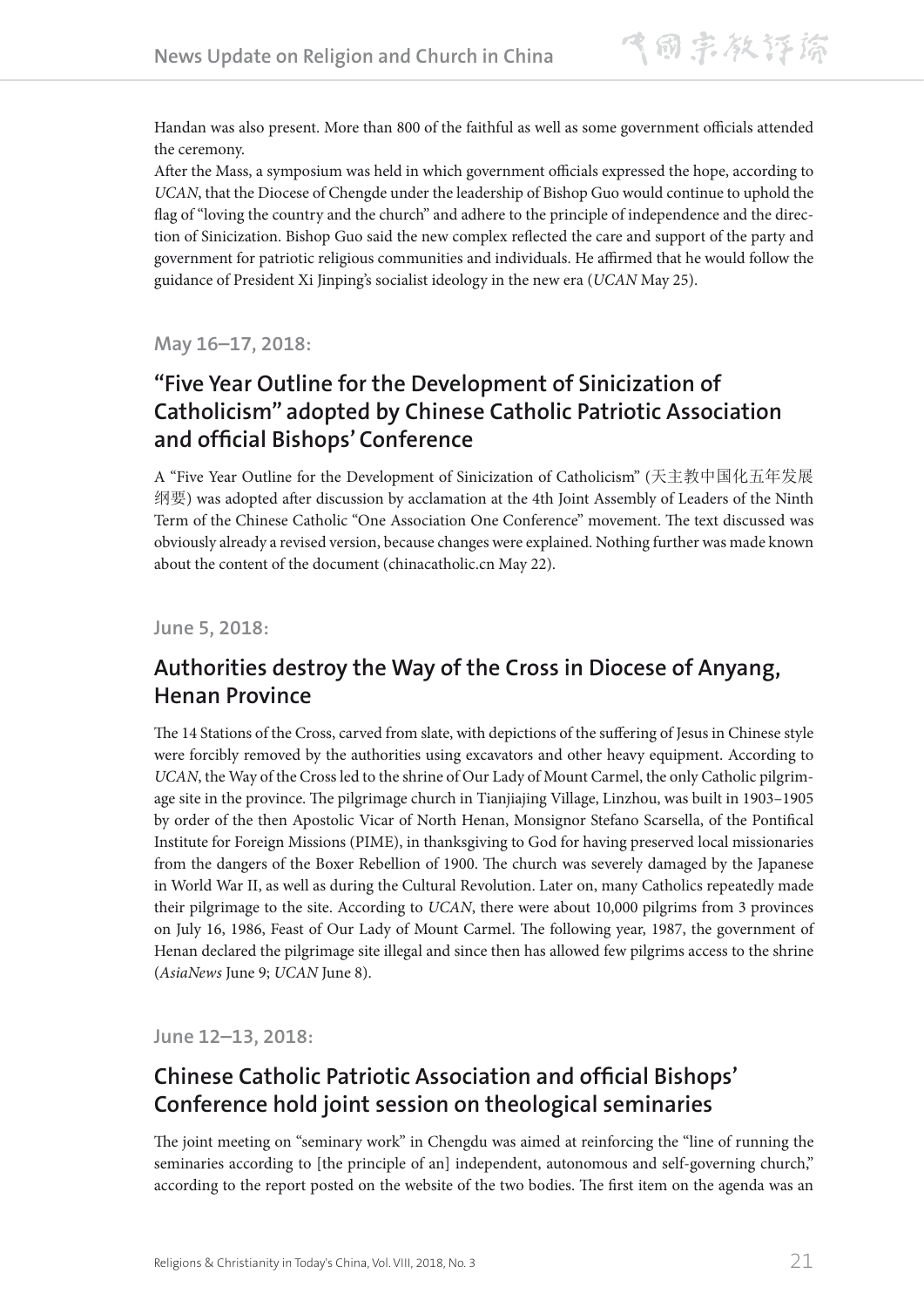飞雨宗教评谛

exchange of experiences on political education at seminaries. Then, given the declining number of vocations, for the first time they discussed the topic of "research on priestly vocations." In addition to leading representatives of the two official Catholic bodies, the leaders of nine Catholic theological seminaries (places not mentioned) as well as representatives of the State Administration of Religious Affairs and of the United Front Work Department of the CPC Central Committee participated in the meeting (chinacatholic.cn June 20).

#### **June 15, 2018:**

## **Death of Bishop Joseph Li Mingshu of Qingdao**

Bishop Joseph Li Mingshu of the Diocese of Qingdao in Shandong Province has died at the age of 93. He was consecrated bishop there on August 13, 2000, with the approval of both the Vatican and the Chinese government. The Diocese of Qingdao was formerly a mission area cared for by the Divine Word Missionaries (Steyl Missionaries). Today the diocese numbers 12 priests and a local women's religious community with 12 sisters. The succession of Bishop Li is not yet determined (*AsiaNews* June 18; tianzhujiao.me June 16; *UCAN* June 20; vaticannews.va July 7).



Bishop Li Mingshu (left) in 2003 in the Mission Museum of Steyl. Next to him is Mr. Liu Bainian in front of a historical photograph of the mission station of the Divine Word Missionaries in Qingdao. Photo: Archive China-Zentrum.

#### **Sino-Vatican Relations**

**March 22–23, 2018:**

## **Symposium "Christianity in Chinese Society: Impact, Interaction and Inculturation" at the Pontifical Gregorian University in Rome**

Religious scholars from state academies and universities of the People's Republic of China, western sinologists and theologians of the Pontifical Gregorian University and the Holy Spirit Seminary in Hong Kong presented a series of lectures. *UCAN* reported that Bishop Yang Xiaoting of Yulin, a Vice-Chairman of the official Chinese Bishops' Conference, talked about the role model function and positive influence of the Catholic Church in Chinese society through her social ministry; he said that this was an important form of adaptation. In his welcoming address, John Cardinal Tong of Hong Kong spoke of the indispensability of dialogue. Among the participants were Archbishop Paul Richard Gallagher, Secretary of the Holy See for Relations with the States, who delivered an address, and Archbishop Claudio Maria Celli, who reportedly led at least the last Vatican delegation to Beijing. One of the co-organizers of the symposium, according to the program notes, was Hong Kong's Catholic Yuan Dao Study Society, which in recent years has been one of the organizers of such conferences between Catholic and Chinese scholars and Chinese religious leaders in Hong Kong and Beijing. Composed as it was and in this place, the symposium was certainly something new. The symposium was, according to *America Magazine*, "read as a clear sign of an improvement in Sino-Vatican relations" by observers (*America Magazine* March 28; *Hong Kong Sunday Examiner* April 14; *UCAN* April 28; *Vatican Insider* March 22; poster and program of the symposium).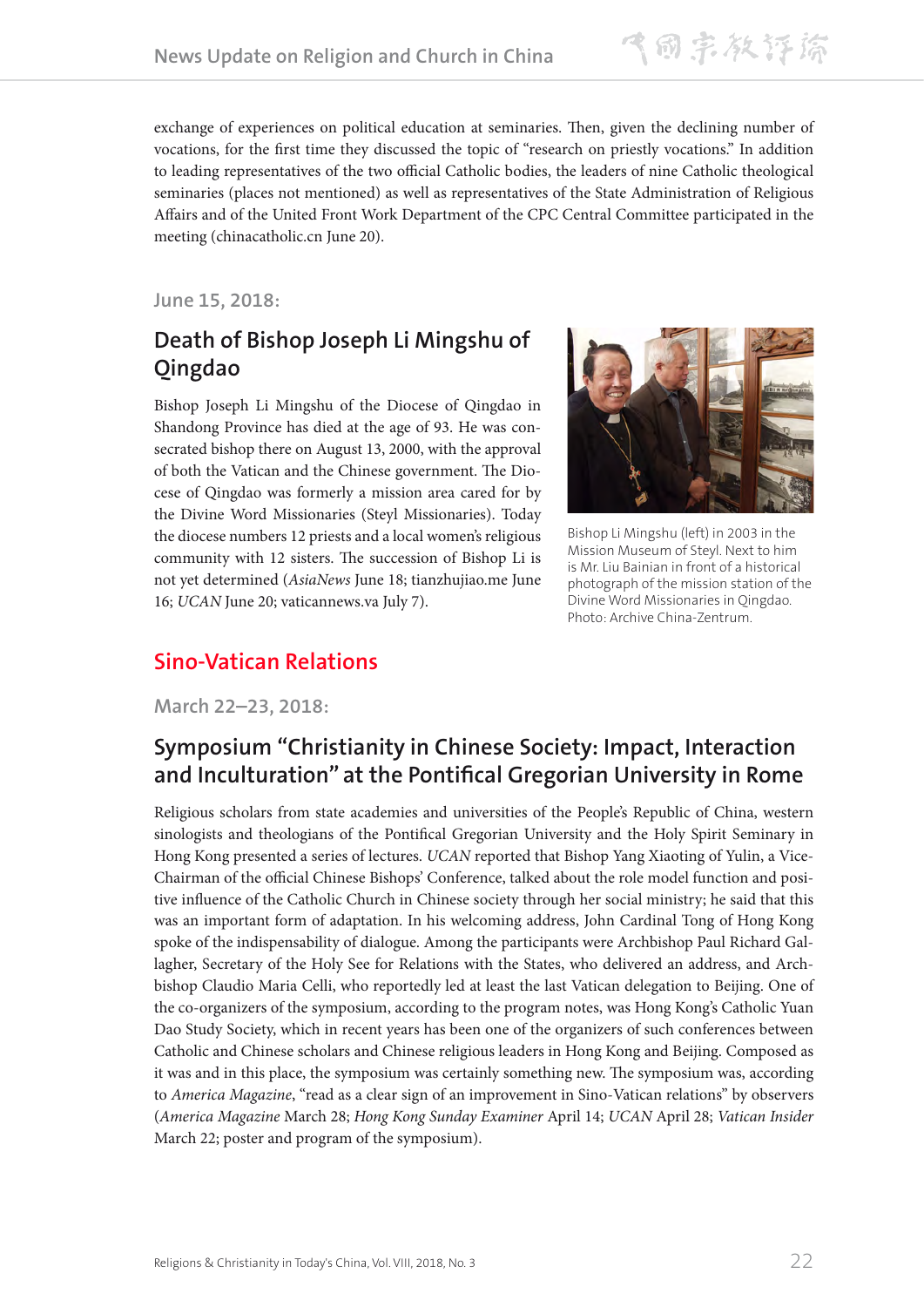#### **End of March:**

### **Media speculate about "Holy Week Deal" between China and the Vatican**

On the one hand, the speculation can be traced back to a blog post by Cardinal Joseph Zen (Hong Kong), who wrote on March 15 that he would not give up until "that unfortunate signing happens, rumored to be on March 23 or 27." On the other hand, on March 28, the party-friendly Chinese *Global Times* quoted Bishop Guo Jincai as saying that an agreement could be signed "as early as the end of this month." He said that the negotiations had reached the "final stages" and the timing depended on "technical issues." Guo is Secretary-General of the official Chinese Bishops' Conference and one of the seven bishops not recognized by the pope. However, the *Global Times* also wrote that Wang Meixiu of the Chinese Academy of Social Sciences does not share Guo's optimism, partly because of the need to clarify the issue of the bishops not recognized by Rome, but also because, Wang said, "legal and political changes in China also need to be taken into consideration." The newspaper was referring to the new "Regulations on Religious Affairs" and to the absorption of the role of the State Administration of Religious Affairs by the United Front Work Department of the Party. On March 28, Lu Kang, China's Foreign Ministry spokesman, said that China was ready to meet the Vatican halfway to promote constructive bilateral dialogue and progress – reported the *Global Times* (*CNN* April 1; globaltimes.cn March 28; *UCAN* March 21; April 4).

**March 29, 2018:**

#### **Press Secretary of the Holy See denies rumors that the Vatican is about to sign an agreement with Beijing**

*Vatican News* reported this, writing: "Replying to journalists' questions on Thursday, Greg Burke said there is no 'imminent' agreement between the Holy See and the Peoples Republic of China. He added that Pope Francis remains in 'constant contact' with his advisers on the situation of the Church in China and follows the progress that is taking place in dialogue between the two sides" (*Vatican News* March 29).

**April 3, 2018:**

#### **Sino-Vatican relations at the press conference on the State Council's White Paper on the Freedom of Belief**

At the international press conference, journalists asked many questions about the state of the negotiations between Beijing and the Vatican. As representatives of the former State Administration of Religious Affairs, Chen Zongrong and Xiao Hong initially limited themselves to the stating that an effective channel for dialogue existed and that China was prepared to improve relations through constructive dialogue. When a journalist from Singapore's *Lianhe Zaobao* newspaper said that some Catholics felt restricted in their religious freedom because the government did not allow the pope to appoint bishops in China, Chen said China's constitution laid down clear guidelines in the matter. "China's religious bodies and religious affairs are not subject to any foreign domination. [This means that foreign bodies] should not interfere in any way with China's religious affairs." Chen said that he does not agree that it limits the freedom of religious belief "if we do not allow Rome to fully control the right to appoint bishops" (english.scio.gov.cn and scio.gov.cn April 3).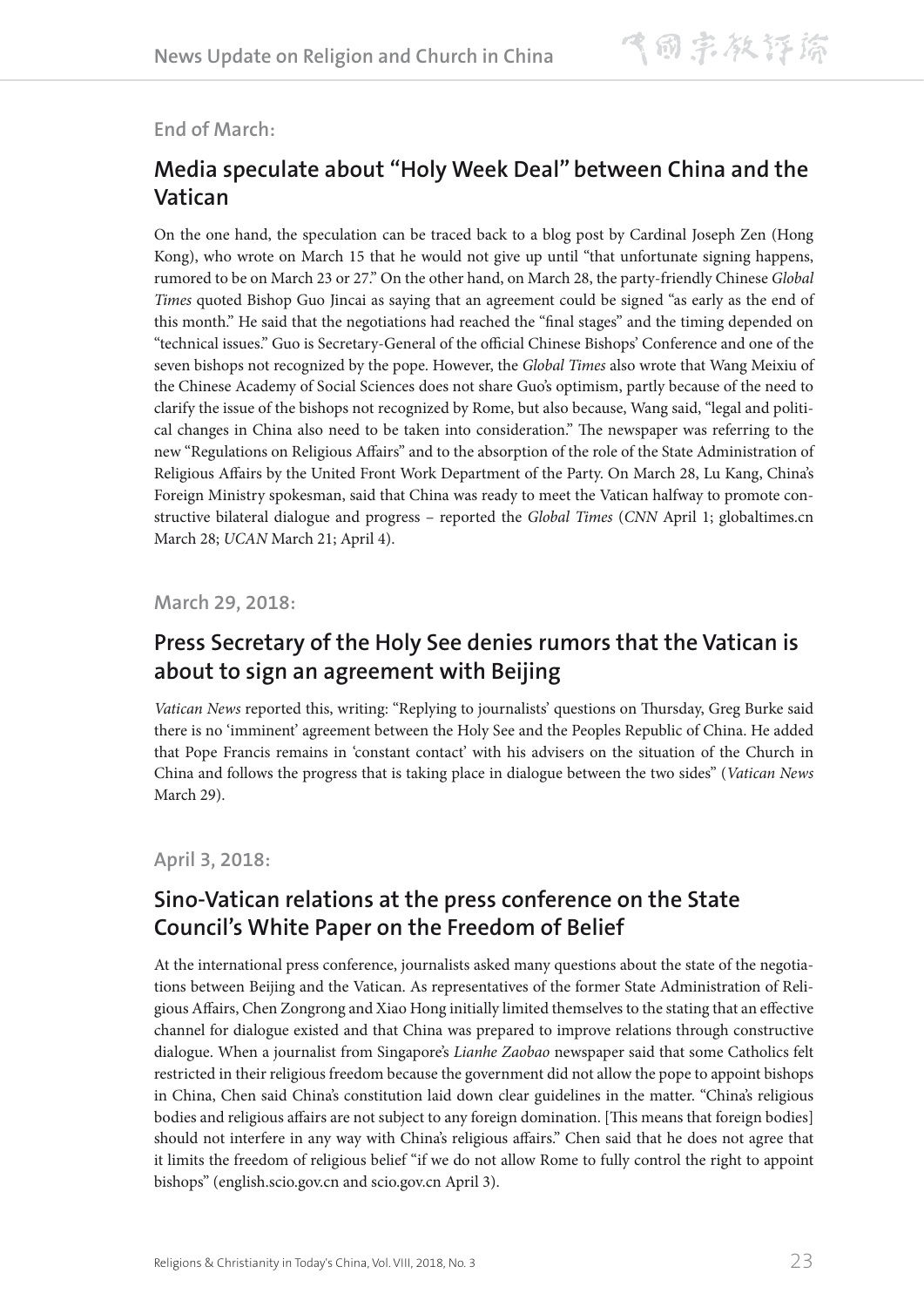#### **April 30, 2018:**

### **Vatican Secretary of State Cardinal Pietro Parolin uses less optimistic tones in an interview with** *Vatican Insider*

According to Cardinal Parolin, there are successes and failures in the dialogue with the Chinese government. It was important to proceed with the dialogue. "If the government were not Communist and respected religious freedom, there would be no need to negotiate. Because we would already have what we wish for," Parolin said. The goal is "spaces of freedom for the Church, so that she can live a normal life that is also in communion with the Pope." It is "fundamental that [...] the official community, subject to the control of the government, and the so-called underground community – which today each walk their own path – be united." We hope to reach an agreement on episcopal appointments, Parolin said. "And we hope that the agreement will then be respected. We have the will to do so and we hope that the Chinese government also has this same will" (www.lastampa.it/2018/04/30/vaticaninsider/ parolin-a-great-sign-of-hope-for-korea-vuqyEwvhuYvkuoVZRUq6JN/pagina.html).

#### **May 24, 2018:**

### **Day of Prayer for the Church in China – Call of the Pope and pilgrimage statistics from Shanghai**

At the end of the general audience in St. Peter's Square on May 23, Pope Francis said: "Tomorrow, 24 May, the annual Feast of the Blessed Virgin Mary 'Help of Christians' will be celebrated. She is particularly venerated in the Shrine of Sheshan in Shanghai, China. This occasion invites us to be united spiritually with all the Catholic faithful who live in China. Let us pray for them to Our Lady, that they may live the faith with generosity and peace, and that they may be able to perform practical gestures of fraternity, harmony and reconciliation, in full communion with the Successor of Peter. Dearest disciples of the Lord in China, the universal Church prays with you and for you so that despite difficulties you may continue to entrust yourselves to God's will. Our Lady will never leave you lacking her help and will protect you with her motherly love."

According to a list published on the website of the Diocese of Shanghai, more than 17,400 persons pre-registered for the pilgrimage to the Basilica of Mary on Mount Sheshan between April 29 and May 31, 2018. These figures did not include those who had taken part in the diocese's own pilgrimage on May 15. The registered pilgrimage groups came almost exclusively from Shanghai and the neighboring provinces of Jiangsu and Zhejiang. Inter-diocesan pilgrimages are often prevented by the authorities. In May of the previous year, 19,300 pilgrims had taken part in the Sheshan pilgrimage, including significantly more groups of pilgrims from more distant provinces than this year (w2.vatican.va/ content/francesco/en/audiences/2018/documents/papa-francesco\_20180523\_udienza-generale.html; catholicsh.org May 24; see: *RCTC* 2017, No. 3, p. 17).

#### **First half of June 2018:**

#### **New Round of Sino-Vatican talks in Rome – The Vatican is also said to have expressed concern over the tightening of Chinese religious policies**

According to a *Reuters* report from journalist Philip Pullella (who also interviewed Pope Francis in June), "Vatican and diplomatic sources" said on June 15 that the Vatican and Chinese delegations had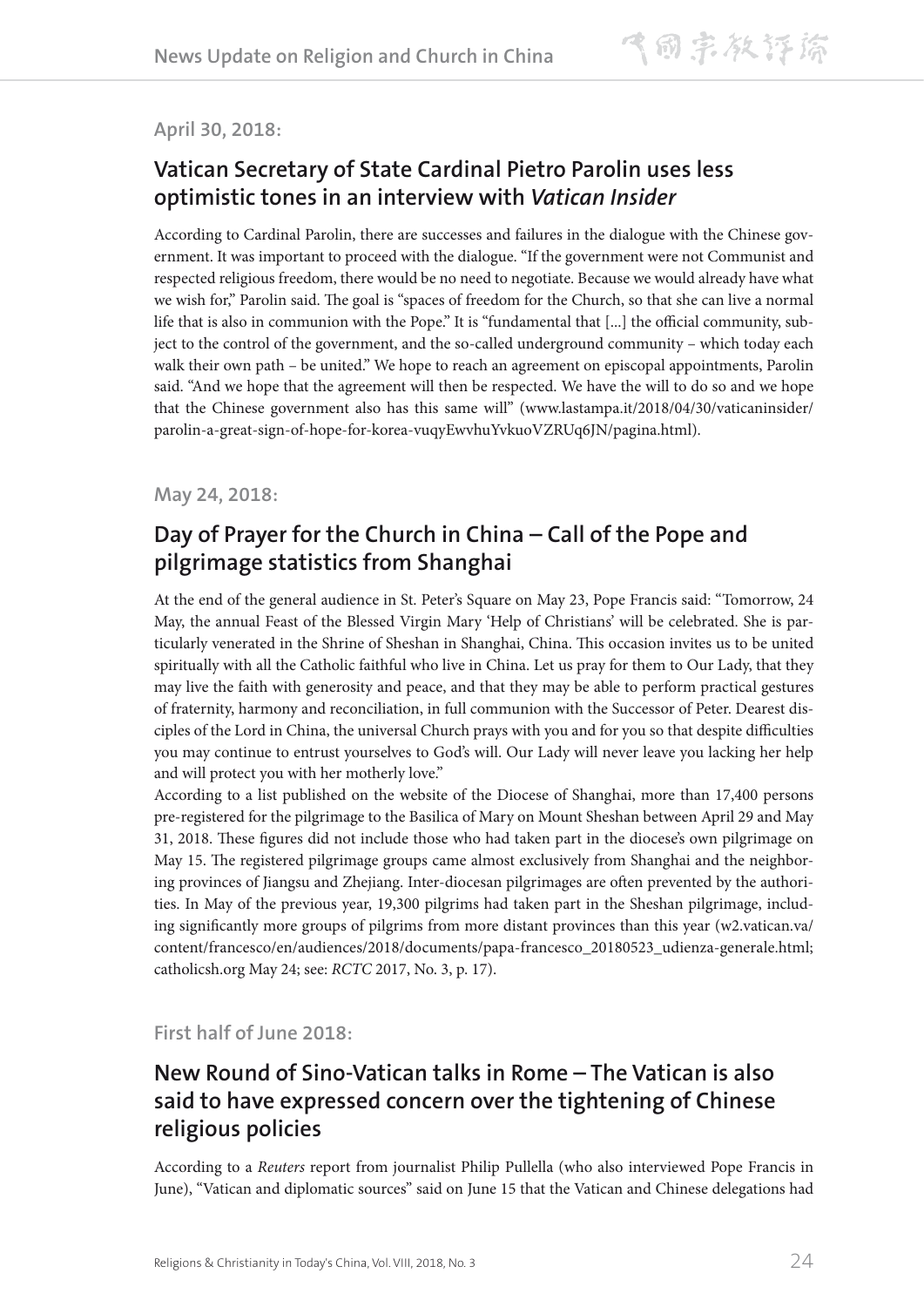met "in Rome in recent days" to talk about the question of episcopal nominations. The Vatican also expressed its concern over restrictions, including the prohibition of "unaccompanied minors" (*sic*) in some regions from entering churches, one of the sources told *Reuters*.

This is the first time that the Vatican has leaked that it had raised issues of religious freedom in China in the internal negotiations with Beijing. The last meeting of the two delegations took place in December 2017 in China (*Reuters* June 15).

**June 20, 2018:**

### *AsiaNews* **publishes passages from** *Reuters* **interview with Pope Francis – "Dialogue is a risk, but I prefer the risk to the sure defeat of not talking"**

*AsiaNews* has released the excerpts relating to China from the recording of Philip Pullella's interview with Pope Francis, which, according to *AsiaNews*, had been held two days previously. The excerpts were not published in this form by *Reuters*. We quote here from *AsiaNews* (www.asianews.it/news-en/ Pope-talks-to-Reuters-about-the-dialogue-with-China-44224.html):

#### "*Q: How is rapprochement with China going?*

A: We are at a good point, but relations with China follow three different paths. First of all, there is the official one. The Chinese delegation comes here, takes part in meetings, and then the Vatican delegation goes to China. Relations are good and we have managed to do good things. This is the official dialogue.

Then there is a second dialogue, of everyone and with everyone. 'I am a cousin of the minister so and so who sent me to say that ...'. There is always an answer. 'Yes, all right, let's go forward.' These side channels are open, let's say, at a human level, and we do not want to burn them. We can see goodwill, both from the Holy See and the Chinese government.

The third path, which for me is the most important in the rapprochement with China, is cultural. Some priests work at Chinese universities. Then there is also culture, like the exhibit that was put on in the Vatican and in China. This is the traditional path, like those of the great ones, like Matteo Ricci. [Note by *AsiaNews*: The twin exhibit at the Vatican and in Beijing, decided last November, should have been held in March 2018, but, according to Vatican sources, has not yet been realized for 'technical reasons.']

I like to think about relations with China as, multifaceted, based not only on the official diplomatic one, because the other two are very enriching. I think things are going well. In your question, you mentioned two steps forward and one step backward. I think the Chinese deserve the Nobel Prize for patience, because they are good, they know how to wait, time is theirs and they have centuries of culture ... They are a wise people, very wise. I respect China a lot.

#### *Q: How do you respond to concerns such as those of Cardinal Zen?*

A: Cardinal Zen taught theology in patriotic seminaries. I think he's a little scared. Perhaps age might have some influence. He is a good man. He came to talk to me. I received him, but he's a bit scared. Dialogue is a risk, but I prefer the risk to the sure defeat of not talking. With respect to time, someone mentioned Chinese time. I think it is God's time – forward, calm."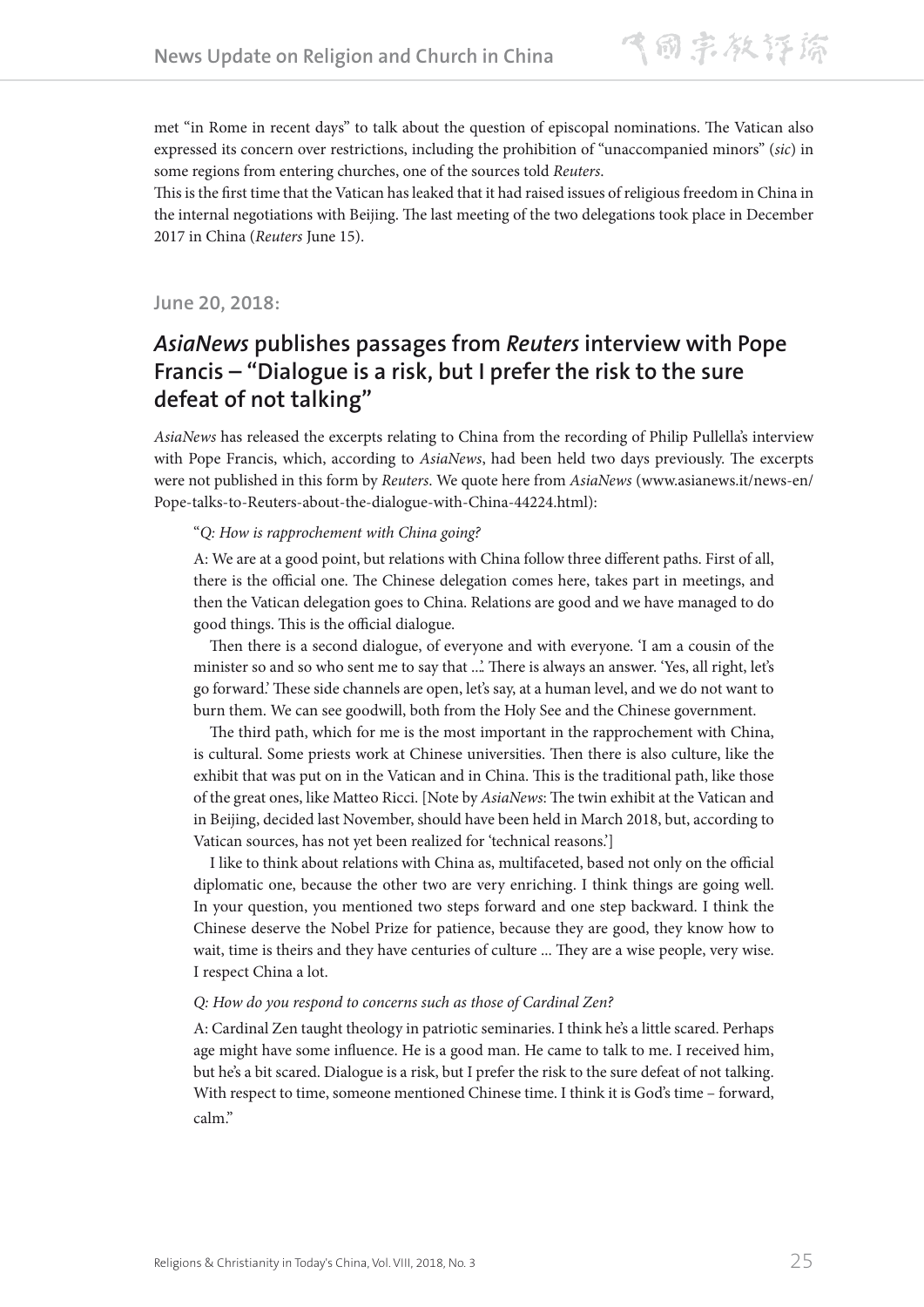## **Hong Kong**

**May 29, 2018:**

#### **Hong Kong: Appeal for the release of Bishop Cui Tai**

The Hong Kong Catholic Church's Justice and Peace Commission issued a statement on May 29 calling on the Chinese government to release Bishop Augustinus Cui Tai, Coadjutor Bishop of Xuanhua in Hebei Province. The bishop belongs to the underground Church. The appeal is supported by Cardinal Joseph Zen. According to the statement, Bishop Cui was taken away by government officials to an unknown location in mid-April of 2018. It also states in the appeal that Bishop Cui, without any reason nor local process, has spent the past eleven years, i.e., since 2007, in continuous custody or under house arrest. "During this time, Msgr. Cui was often locked up in secret detention centres, or in hotels, or taken away for forced 'travel' under the escort of government officials." Only on Chinese holidays was he occasionally allowed to visit his elderly sister. The appeal also calls for adequate medical treatment for Bishop Cui, who suffers from various illnesses, as well as the release of other imprisoned clerics. Bishop Su Zhimin and Father Liu Honggen of Baoding are both explicitly named.

Bishop Cui was born in Zhangjiakou, Hebei Province, in 1950. He studied at Baoding underground Seminary and was ordained a priest in 1990 by Yixian Bishop Shi Enxiang. In 2013, he was ordained Coadjutor Bishop of the Diocese of Xuanhua (*Asianews* May 30; *UCAN* May 30).

**June 23, 2018:**

#### **Bishops of Hong Kong and Macao on "ad limina" visit to Pope Francis**

Hong Kong Bishop Michael Yeung Ming-cheung, his Auxiliary Bishop Joseph Ha Chi-shing OFM and Bishop Stephen Lee Bun-sang of Macao came to their joint Ad Limina visit to Pope Francis on June 23, 2018. This was their first visit in ten years. Speaking to *AsiaNews* after their visit with the Holy Father, Bishop Yeung said the Vatican's position toward China was clear: "The Vatican does not want to irritate anyone; it does not want to make any wrong moves [for the Church], but at the same time it must do something for the good of the Church and of Chinese society." One must keep talking, diplomatic relations would not be taken up overnight. "The Pope," said Bishop Yeung, "asked us to pray. We want to pray for him, for the Church in China, and for all those who have sacrificed their lives for the faith in China …" (*AsiaNews* June 23).

#### **Taiwan**

**May 14, 2018:**

#### **The bishops of Taiwan make their "ad limina" visit to Pope Francis**

For the seven Taiwanese bishops, this was their first Ad Limina visit in 10 years, and thus the first since Pope Francis began his pontificate. The delegation was led by Archbishop John Hung Shan-chuan, SVD, of Taipei, current chairman of the Chinese Regional Bishops' Conference. Other members of the group included Archbishop Liu Cheng-chung of Kaohsiung, Bishop Li Keh-mien of Hsinchu, Bishop Su Yao-wen of Taichung, Bishop Chung An-chu of Chiayi, Bishop Lin Chi-nan of Tainan and Bishop Huang Chao-ming of Hualien.